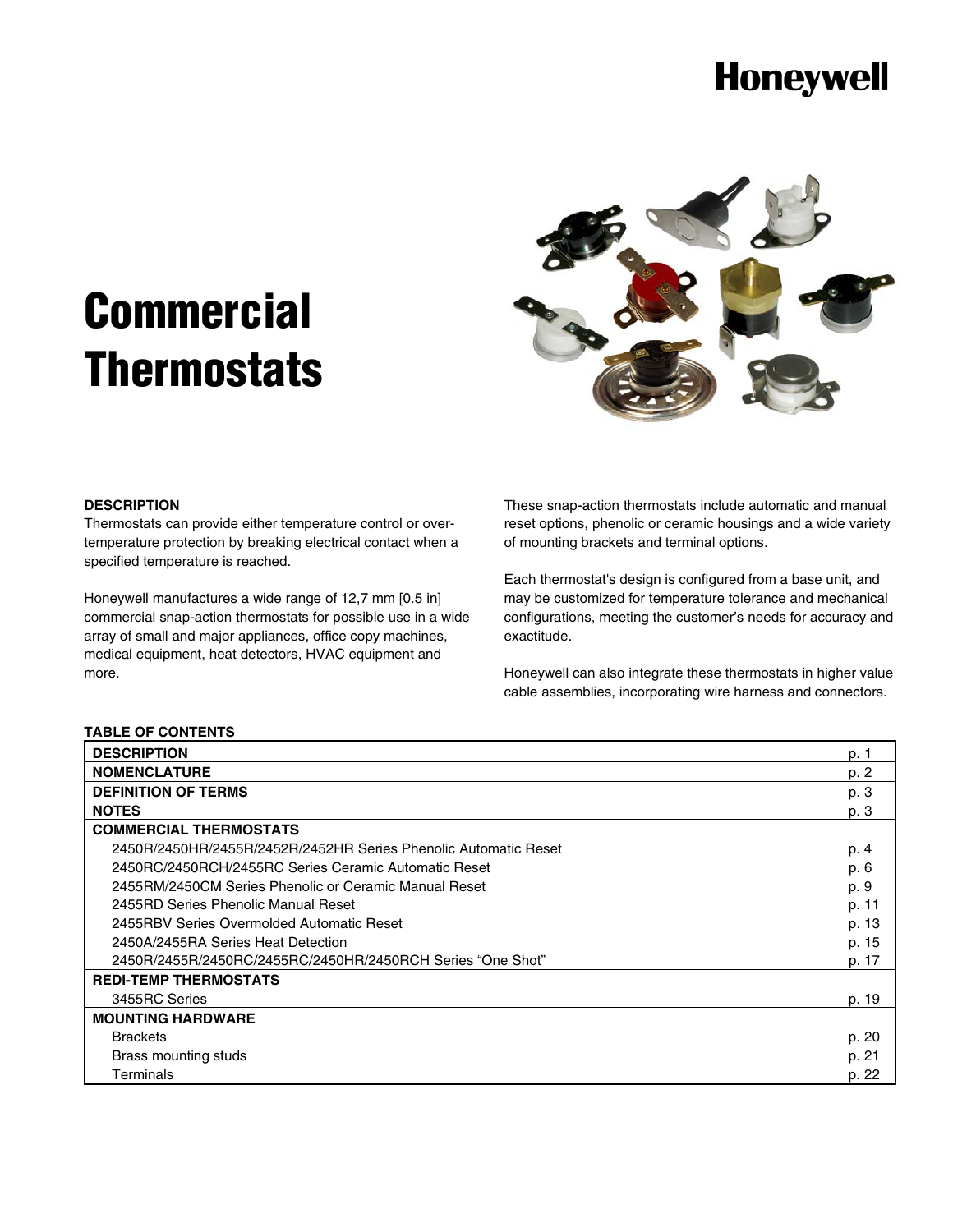#### **NOMENCLATURE**

The nomenclature given in Figure 1 is provided for reference only.

#### **Figure 1. Commercial Thermostat Nomenclature**

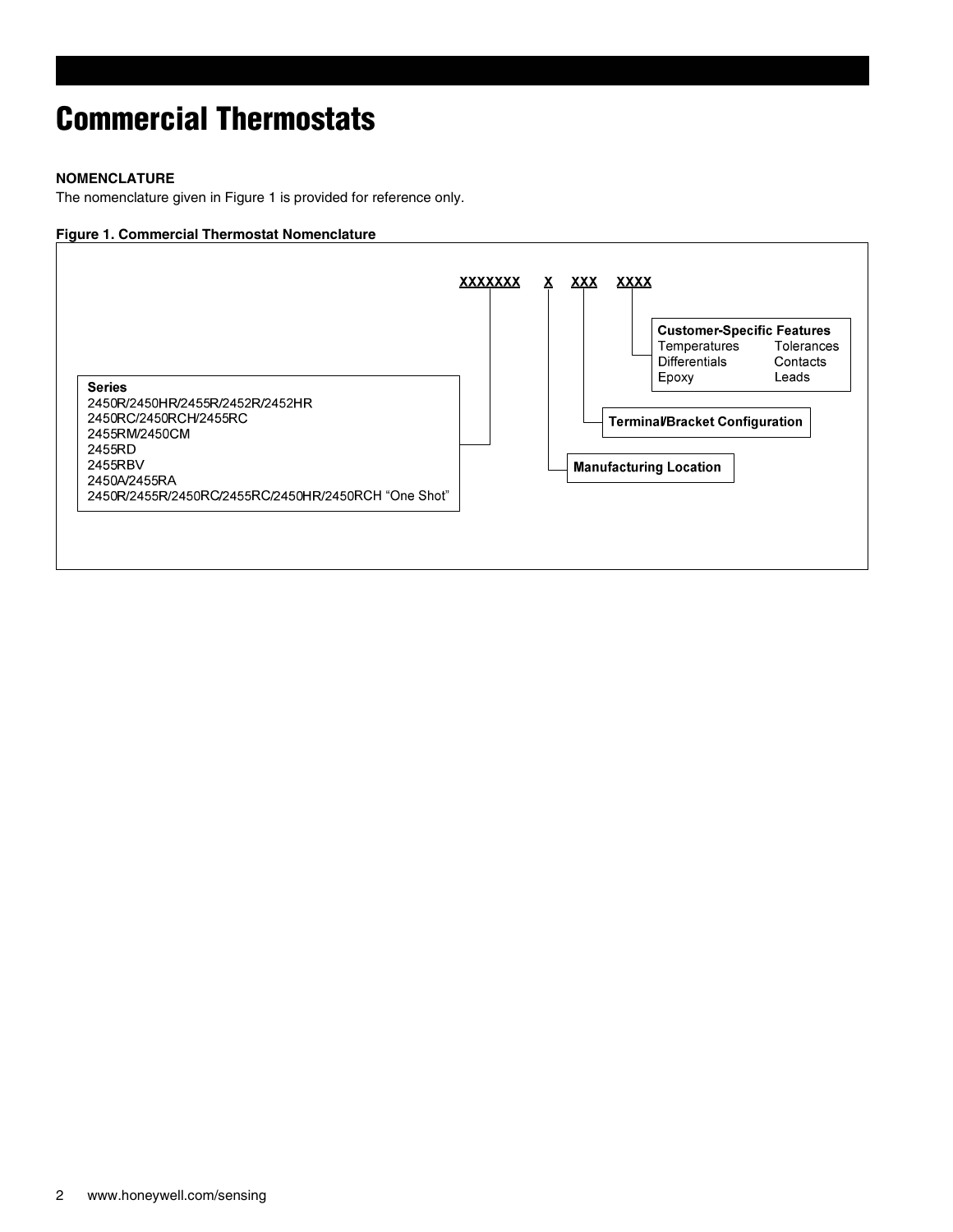#### **DEFINITION OF TERMS**

- **Automatic Reset:** A type of thermostat that will automatically reset at a specific temperature (i.e. a thermostat operates at 65,5 °C [150 °F] and resets at 48,89 °C [120 °F]).
- **Bimetal:** Two dissimilar metals bonded together to form the material for manufacturing thermally-sensitive discs which actuate the thermostat.
- **Close on Rise (COR):** Refers to operation of the contacts. When the temperature rises to its set point, the contacts close or make contact and complete the circuit.
- **Contact Resistance:** The value of resistance measured between the terminals.
- **Dielectric Strength**: The value of insulation between two electrically conducting parts. It may be tested by the application of a predetermined overvoltage for a specified time.
- **Differential:** The temperature difference between the operate and reset set points, also known as operate and reset.
	- **Nominal:** The temperature difference between nominal set points regardless of tolerance.
	- **Maximum:** Maximum number of degrees between actual opening and closing set points.
	- **Minimum:** Minimum number of degrees between actual opening and closing set points.
- **Exposure Temperature:** Thermal environment of a device during application operation.
- **FLA (Full Load Amps):** Current taken from the line by the motor when the motor is yielding the rated hp at the rated voltage and frequency.
- **Life Cycles:** The endurance rating of the thermostat expressed in number of operations with stated electrical load applied. Temperature limit application = open on rise.
- **LRA (Locked Rotor Amps)**: The amount of current the motor can be expected to draw under starting conditions when full voltage is applied, also known as starting inrush current.
- **Manual Reset:** A bimetal thermostat with a reset button that must be pressed to reset the contacts.
- **Open on Rise (OOR):** Refers to the operation of contacts. When the temperature rises to its set point the contacts open, terminating the circuit.
- **Overmold:** Encapsulation with an insulating material.
- **Phenolic:** Thermoset plastic used for the insulating body of the thermostat.
- **Set Point:** The nominal temperature at which the thermostat operates.
- **SPST (Single Pole/Single Throw):** A switch with one current path which can be either open or closed.
- **Tolerance:** The allowable range above and below the set point temperature.
- **Operate:** Change of state when the thermostat reaches its set point.
- **Reset:** Change of state when the thermostat returns to its original condition prior to operation.

#### **NOTES**

#### • **Standard Temperature Characteristics Tables:**

- **Temperatures:** Please consult applications engineering for temperature ranges, tolerances and differentials not noted. The operating temperature ranges include tolerances.
- **Tolerances:** The ± tolerances given have been established after review of many thermostat applications. Attempts should be made to establish the widest acceptable tolerance possible.
- **UL and CSA Approvals:** 12,7 mm [0.5 in] thermostats are available with multiple agency approval for incorporation into equipment.
- **Fan control applications:** Require thermostat set points to be derated by 20 °C from the equivalent temperature limit application. They also close on rise.
- **Dimensions:** Are for reference only and are given in mm [in].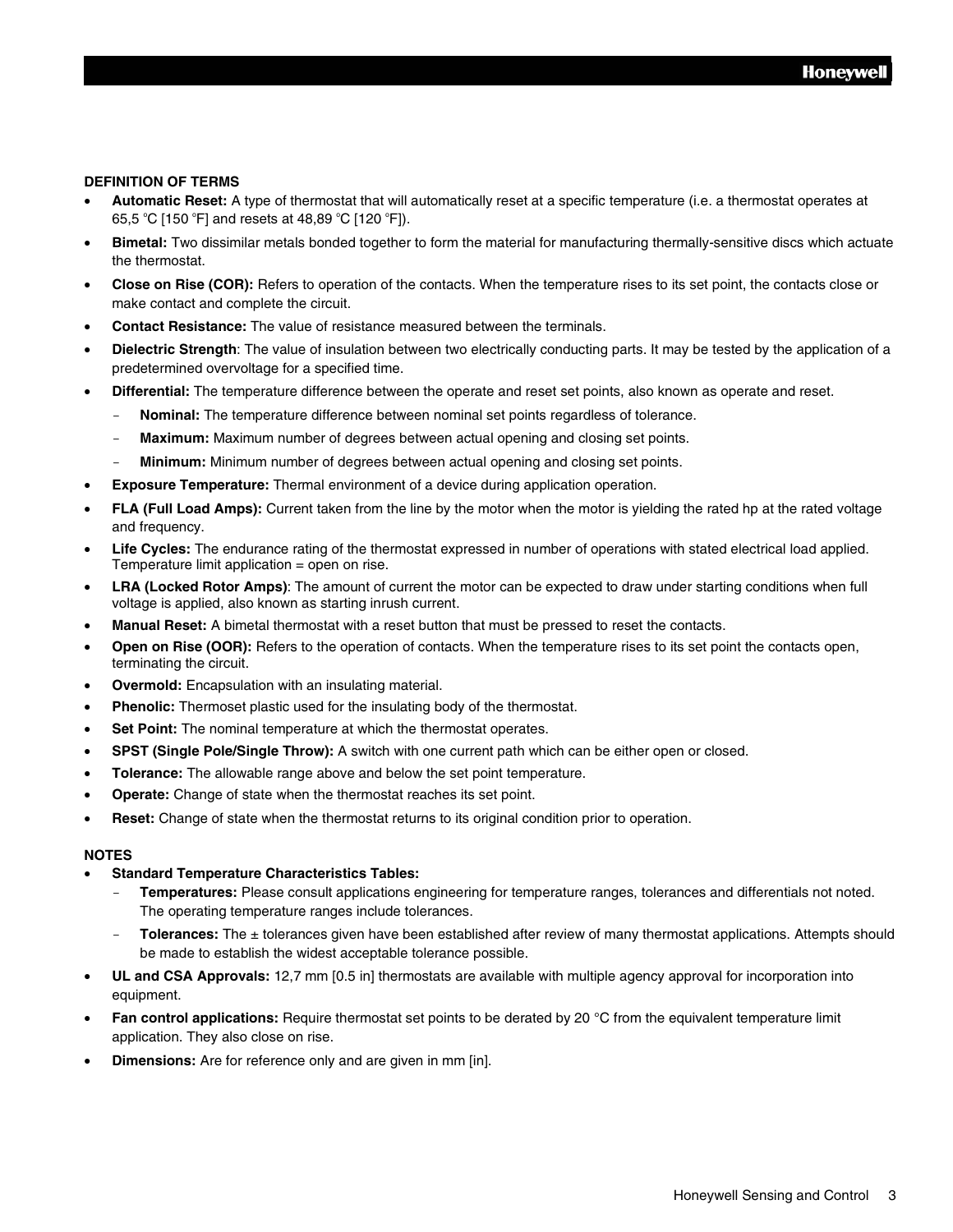**Figure 2. 2450R/2450HR/2455R/2452R/2452HR Series Phenolic Automatic Reset Thermostat** 



The 2450R/2450HR/2455R/2452R/2452HR Series is a single pole, single throw, snap-acting, non-adjustable thermostat which may be used in applications such as power supplies, general appliances and medical equipment. A temperature-sensitive bimetal disc, electrically and thermally isolated from the switch, is used to actuate the normally-closed contacts. Contacts open when surface or ambient temperatures increase to the operating set point of the calibrated bimetal disc. The entire switch is enclosed in a phenolic housing; the bimetal disc is retained by a metal heat-conducting end cap. Due to the small size of this unit and the inherently low mass of the bimetal snap-action disc, response of this thermostat to temperature changes is extremely rapid, compared to other commercially available thermostatic devices. A variety of mounting brackets and terminals are available.

All versions are UL/CSA approved. The 2452R/2452HR/2455R version meets the requirements of EN60730-01.

Potential applications include:

- Power supplies
- **Appliances**
- Medical equipment
- **Water heaters**
- Office automation
- Industrial equipment
- HVAC equipment

#### **Table 1. 2450R/2450HR/2455R/2452R/2452HR Series Standard Temperature Characteristics**

| <b>Operating Temperature Range</b> | <b>Tolerance</b>             |                              | <b>Standard Mean Differential</b> |
|------------------------------------|------------------------------|------------------------------|-----------------------------------|
|                                    | Open                         | <b>Close</b>                 | $^{\circ}$ C [ $^{\circ}$ F]      |
|                                    | $^{\circ}$ C [ $^{\circ}$ F] | $^{\circ}$ C [ $^{\circ}$ F] |                                   |
|                                    | $±4$ [ $±7$ ]                | ±6 [±10]                     | 28 to 34 [50 to 60]               |
| 0 °C to 26 °C                      | $±4$ [ $±6$ ]                | ±6 [±10]                     | 22 to 27 [40 to 49]               |
| [32 °F to 79 °F]                   | $±4$ [ $±6$ ]                | $\pm 5$ [ $\pm 9$ ]          | 17 to 22 [30 to 39]               |
|                                    | $±4$ [ $±6$ ]                | ±5 [±8]                      | 14 to 16 [25 to 29]               |
|                                    | ±3 [±5]                      | $\pm 5$ [ $\pm 8$ ]          | 8 to 14 [15 to 24]                |
|                                    | $±5$ [±9]                    | ±8 [±15]                     | 45 to 56 [81 to 100]              |
|                                    | $±4$ [ $±7$ ]                | ±6 [±11]                     | 34 to 45 [61 to 80]               |
| 27 °C to 82 °C                     | $±4$ [ $±6$ ]                | ±6 [±10]                     | 28 to 34 [50 to 60]               |
| [80 °F to 180 °F]                  | $\pm 3$ [ $\pm 5$ ]          | ±6 [±10]                     | 22 to 27 [40 to 49]               |
|                                    | $\pm 3$ [ $\pm 5$ ]          | $±5$ [±9]                    | 17 to 22 [30 to 39]               |
|                                    | $\pm 3$ [ $\pm 5$ ]          | $\pm 5$ [ $\pm 8$ ]          | 8 to 16 [15 to 29]                |
|                                    | ±6 [±10]                     | ±8 [±15]                     | 45 to 56 [81 to 100]              |
|                                    | $±5$ [ $±8$ ]                | ±8 [±15]                     | 34 to 45 [61 to 80]               |
| 83 °C to 110 °C                    | $±4$ [ $±7$ ]                | $±7$ [±12]                   | 28 to 34 [50 to 60]               |
| [181 °F to 230 °F]                 | $±4$ [ $±6$ ]                | ±6 [±10]                     | 22 to 27 [40 to 49]               |
|                                    | $±4$ [ $±6$ ]                | $\pm 5$ [ $\pm 9$ ]          | 17 to 22 [30 to 39]               |
|                                    | $±4$ [ $±6$ ]                | ±5 [±8]                      | 8 to 16 [15 to 29]                |
|                                    | $±7$ [±12]                   | ±10 [±18]                    | 45 to 56 [80 to 100]              |
| 111 °C to 150 °C                   | $±5$ [±9]                    | ±8 [±15]                     | 34 to 45 [61 to 80]               |
|                                    | $\pm 5$ [ $\pm 8$ ]          | $±7$ [ $±12$ ]               | 28 to 34 [50 to 60]               |
| [231 °F to 302 °F]                 | $±4$ [ $±7$ ]                | $±7$ [±12]                   | 22 to 27 [40 to 49]               |
|                                    | $±4$ [±7]                    | ±6 [±11]                     | 17 to 22 [30 to 39]               |
|                                    | $±4$ [ $±7$ ]                | ±6 [±10]                     | 14 to 16 [25 to 29]               |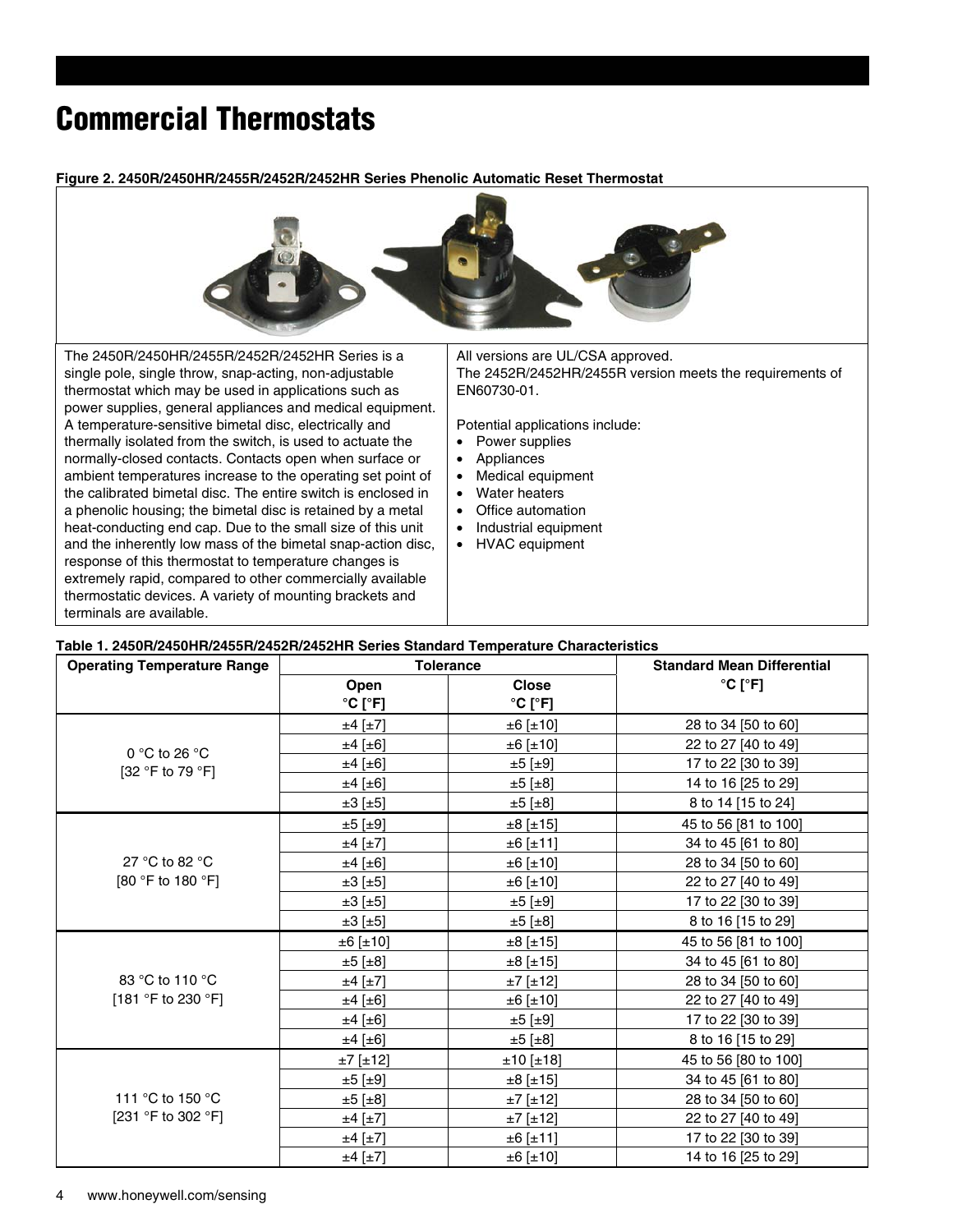| <b>Characteristic</b>        | <b>Parameter</b>                                                                       |
|------------------------------|----------------------------------------------------------------------------------------|
| Switch type                  | <b>SPST</b>                                                                            |
| Reset type                   | automatic                                                                              |
| Amperage                     | See Tables 3, 4                                                                        |
| Voltage                      | 120 Vac to 250 Vac                                                                     |
| Operating temperature range  | 0 °C to 150 °C [32 °F to 302 °F]                                                       |
| Environmental exposure range | -18 °C to 177 °C [0 °F to 350 °F]                                                      |
| Materials:                   |                                                                                        |
| Base                         | phenolic                                                                               |
| Contacts                     | silver alloy                                                                           |
| Terminals                    | unplated brass, plated brass or steel                                                  |
| Closure                      | aluminum, brass or stainless steel                                                     |
| <b>Brackets</b>              | aluminum or stainless steel                                                            |
| UL and CSA approvals         | • 2455R: 6,35 mm [0.25 in] clearance; UL File MH8267, UL File E36103; CSA File LR21048 |
|                              | • 2450HR: 1,59 mm [0.0625 in] clearance; UL File E36103; CSA File LR21048              |
|                              | • 2450R: 1,59 mm [0.0625 in] clearance; UL File E36103; CSA File LR 21048              |
|                              | • 2452R: 2.66mm [0.105 in] clearance; UL E36103                                        |
|                              | • 2452HR: 2.66mm [0.105 in] clearance; UL36103                                         |
| Weight                       | 6 g [0.2 oz] (does not include brackets or wire leads)                                 |

#### **Table 2. 2450R/2450HR/2455R/2452R/2452HR Series Specifications**

#### **Table 3. 2450R/2450HR/2452R/2452HR Contact Ratings**

| _ife<br><b>Cycles</b> | 120 Vac                 | <b>240 Vac</b>                        | י 777 Vac              |
|-----------------------|-------------------------|---------------------------------------|------------------------|
| 100.000               | 15<br>resistive<br>,    | resistive<br>$\overline{\phantom{a}}$ | . .<br>resistive<br>١U |
| 30.000                | V٨<br>125<br>pilot dutv | 125<br>dutv<br>. pilot<br>۷A          |                        |

**Note:** 2450 approval rating is limited by EN60730-1 to 125 Vac max.

#### **Table 4. 2455R Contact Ratings**

| <b>Life Cycles</b> | <b>120 Vac</b>    | <b>240 Vac</b>    | <b>277 Vac</b>  |
|--------------------|-------------------|-------------------|-----------------|
| 100.000            | 15 A resistive    | 10 A resistive    | 7.2 A resistive |
|                    | 4.4 FLA 26.4 LRA  | 2.2 FLA 13.2 LRA  |                 |
|                    | 125 VA pilot duty | 125 VA pilot duty |                 |
| 6.000              | 5.8 FLA. 34.8 LRA | 2.9 FLA. 17.4 LRA | -               |

**Note**: Additional contact ratings are available, please contact Honeywell.

#### **Figure 3. 2450R/2450HR/2455R/2452R/2452HR Basic Dimensions**

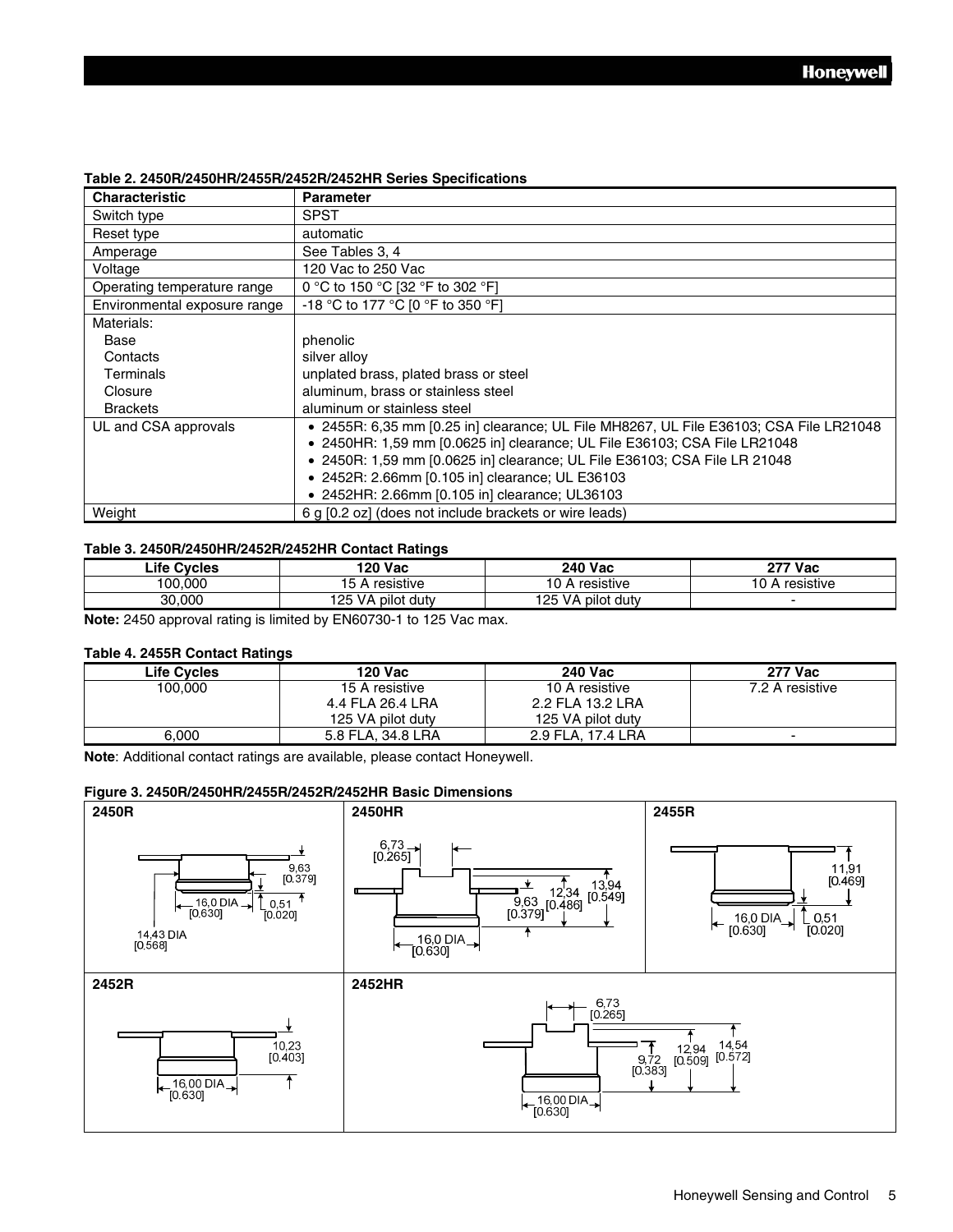#### **Figure 4. 2450RC/2450RCH/2455RC Series Automatic Reset Thermostat**



#### **Table 5. 2450RC/2450RCH/2455RC Series Standard Temperature Characteristics**

| <b>Operating Temperature Range</b>    | <b>Tolerance</b>             |                              | <b>Standard Mean Differential</b> |
|---------------------------------------|------------------------------|------------------------------|-----------------------------------|
|                                       | Open                         | <b>Close</b>                 | $^{\circ}$ C [ $^{\circ}$ F]      |
|                                       | $^{\circ}$ C [ $^{\circ}$ F] | $^{\circ}$ C [ $^{\circ}$ F] |                                   |
|                                       | $±4$ [±7]                    | ±6 [±10]                     | 28 to 34 [50 to 60]               |
| 0 °C to 26 °C                         | $±4$ [ $±6$ ]                | ±6 [±10]                     | 22 to 27 [40 to 49]               |
| [32 °F to 79 °F]                      | $±4$ [ $±6$ ]                | ±5 [±9]                      | 17 to 22 [30 to 39]               |
|                                       | $±4$ [±6]                    | $\pm 5$ [ $\pm 8$ ]          | 14 to 16 [25 to 29]               |
|                                       | $\pm 3$ [ $\pm 5$ ]          | ±5 [±8]                      | 8 to 14 [15 to 24]                |
| 27 °C to 82 °C<br>[80 °F to 180 °F]   | $\pm 5$ [ $\pm 9$ ]          | ±8 [±15]                     | 45 to 56 [81 to 100]              |
|                                       | $±4$ [ $±7$ ]                | ±6 [±11]                     | 34 to 45 [61 to 80]               |
|                                       | $±4$ [±6]                    | ±6 [±10]                     | 28 to 34 [50 to 60]               |
|                                       | ±3 [±5]                      | ±6 [±10]                     | 22 to 27 [40 to 49]               |
|                                       | ±3 [±5]                      | ±5 [±9]                      | 17 to 22 [30 to 39]               |
|                                       | $\pm 3$ [ $\pm 5$ ]          | ±5 [±8]                      | 8 to 16 [15 to 29]                |
|                                       | ±6 [±10]                     | ±8 [±15]                     | 45 to 56 [81 to 100]              |
| 83 °C to 110 °C<br>[181 °F to 230 °F] | ±5 [±8]                      | ±8 [±15]                     | 35 to 45 [61 to 80]               |
|                                       | $±4$ [ $±7$ ]                | $±7$ [±12]                   | 28 to 34 [50 to 60]               |
|                                       | $±4$ [±6]                    | ±6 [±10]                     | 22 to 27 [40 to 49]               |
|                                       | $±4$ [ $±6$ ]                | ±5 [±9]                      | 17 to 22 [30 to 39]               |
|                                       | $±4$ [ $±6$ ]                | ±5 [±8]                      | 8 to 16 [15 to 29]                |

brackets and terminals is available.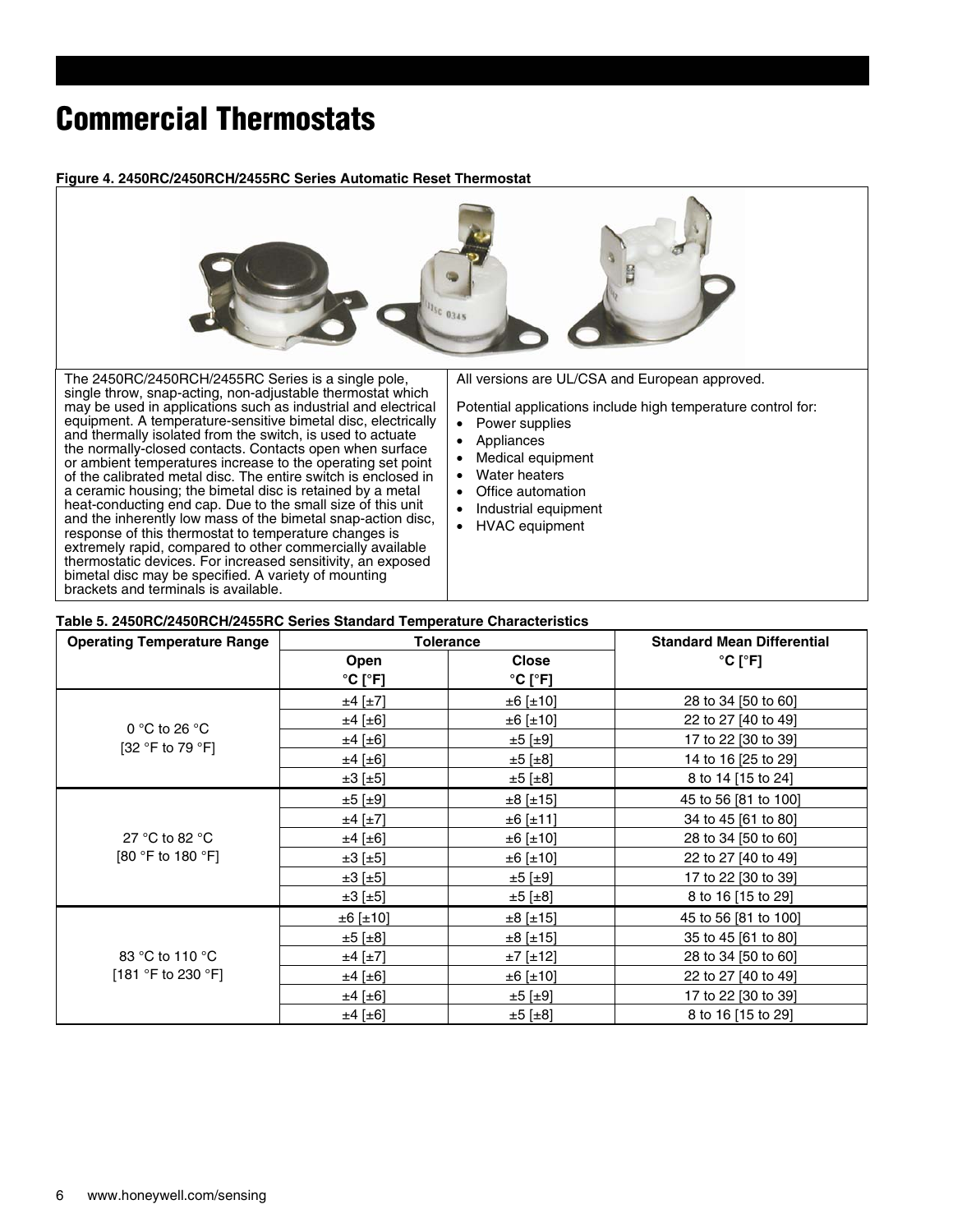| <b>Operating Temperature Range</b>     | <b>Tolerance</b>             |                              | <b>Standard Mean Differential</b> |
|----------------------------------------|------------------------------|------------------------------|-----------------------------------|
|                                        | Open                         | <b>Close</b>                 | $^{\circ}$ C [ $^{\circ}$ F]      |
|                                        | $^{\circ}$ C [ $^{\circ}$ F] | $^{\circ}$ C [ $^{\circ}$ F] |                                   |
|                                        | ±7 [±12]                     | ±10 [±18]                    | 45 to 56 [81 to 100]              |
|                                        | ±5 [±9]                      | ±8 [±15]                     | 34 to 45 [61 to 80]               |
| 111 °C to 149 °C                       | $\pm 5$ [ $\pm 8$ ]          | $±7$ [±12]                   | 28 to 34 [50 to 60]               |
| [231 °F to 300 °F]                     | $±4$ [ $±7$ ]                | $±7$ [±12]                   | 22 to 27 [40 to 49]               |
|                                        | $±4$ [ $±7$ ]                | ±6 [±11]                     | 17 to 22 [30 to 39]               |
|                                        | $±4$ [ $±7$ ]                | ±6 [±10]                     | 14 to 16 [25 to 29]               |
|                                        | ±8 [±15]                     | $±11$ [±20]                  | 39 to 45 [71 to 80]               |
| 150 °C to 170 °C                       | ±6 [±10]                     | $±11$ [±20]                  | 34 to 39 [61 to 70]               |
| [301 °F to 335 °F]                     | ±6 [±10]                     | ±8 [±15]                     | 28 to 33 [50 to 60]               |
|                                        | ±6 [±10]                     | $±7$ [±12]                   | 22 to 27 [40 to 49]               |
| 171 °C to 220 °C                       | $±14$ [±25]                  | ±14 [±25]                    | 51 to 56 [91 to 100]              |
| [336 °F to 425 °F]                     | $±11$ [±20]                  | $±11$ [±20]                  | 39 to 50 [71 to 90]               |
|                                        | ±8 [±15]                     | $±11$ [±20]                  | 28 to 39 [50 to 70]               |
| 221 °C to 235 °C<br>[426 °F to 450 °F] | $±14$ [±25]                  | ±14 [±25]                    | 51 to 56 [91 to 100]              |
|                                        | $±11$ [±20]                  | $±11$ [±20]                  | 39 to 50 [71 to 90]               |
|                                        | $±8$ [±15]                   | $±11$ [±20]                  | 28 to 39 [50 to 70]               |
| 236 °C to 260 °C                       | $±14$ [ $±25$ ]              | ±14 [±25]                    | 31 to 56 [60 to 100]              |
| [451 °F to 500 °F]                     | $±11$ [±20]                  | ±11 [±20]                    | 28 to 50 [50 to 90]               |

#### **Table 6. 2450RC/2450RCH/2455RC Series Standard Temperature Characteristics (continued)**

#### **Table 7. 2450RC/2450RCH/2455RC Series Specifications**

| <b>Characteristic</b>        | <b>Parameter</b>                                                                       |
|------------------------------|----------------------------------------------------------------------------------------|
| Switch type                  | <b>SPST</b>                                                                            |
| Reset type                   | automatic                                                                              |
| Amperage                     | See Tables 8, 9                                                                        |
| Voltage                      | 120 Vac to 250 Vac                                                                     |
| Operating temperature range  | 0 °C to 260 °C [32 °F to 500 °F]                                                       |
| Environmental exposure range | -20 °C to 287 °C [0 °F to 550 °F]                                                      |
| Materials:                   |                                                                                        |
| Base                         | ceramic                                                                                |
| Contacts                     | silver alloy                                                                           |
| Terminals                    | plated steel                                                                           |
| Closure                      | aluminum, brass, or stainless steel                                                    |
| <b>Brackets</b>              | stainless steel                                                                        |
| Approvals                    | • 2450RCH: 1,59 mm [0.0625 in] clearance through air and over surface; UL File E36103; |
|                              | CSA File LR21048                                                                       |
|                              | 2450RC: 1,59 mm [0.0625 in] clearance; UL file E36103; CSA File LR21048                |
|                              | 2455RC: 6,35 mm [0.25 in] clearance; UL File E36103; CSA File LR21048                  |
| Weight                       | 6 g [0.21 oz] (does not include brackets or wire leads)                                |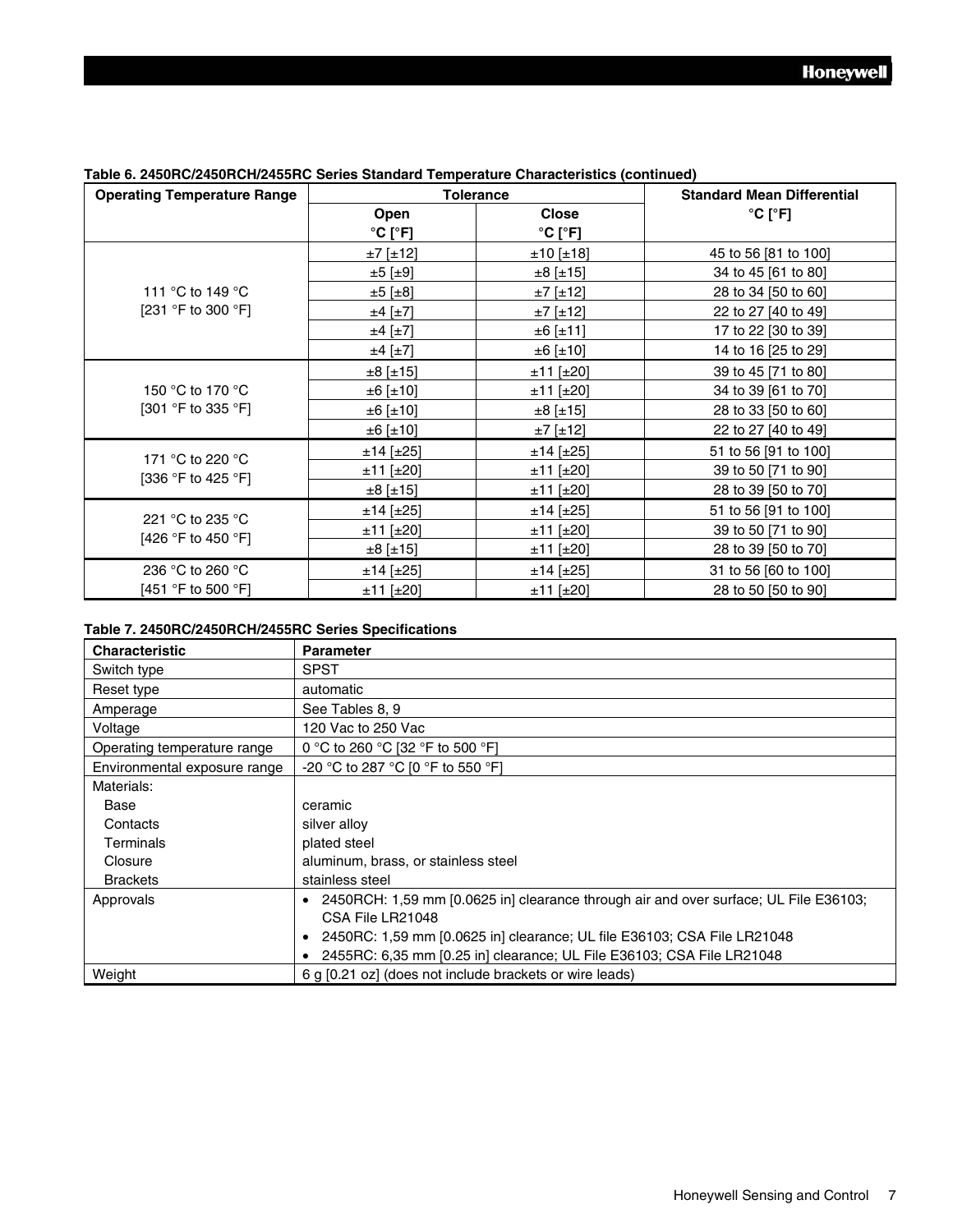#### **Table 8. 2450RCH/2450RC Contact Ratings**

| Life Cvcles | <b>120 Vac</b>    | <b>240 Vac</b>      |
|-------------|-------------------|---------------------|
| 100.000     | 15 A resistive    | resistive ،<br>10 A |
| 30,000      | 125 VA pilot duty | 125 VA pilot duty   |

#### **Table 9. 2455RC Contact Ratings**

| <b>Life Cycles</b> | 120 Vac           | <b>240 Vac</b>    |
|--------------------|-------------------|-------------------|
| 100.000            | 15 A resistive    | 10 A resistive    |
| 100.000            | 4.4 FLA 26.4 LRA  | 2.2 FLA 13.2 LRA  |
| 100.000            | 125 VA pilot duty | 125 VA pilot duty |

**Note:** Additional contact ratings are available, please contact Honeywell.

#### **Figure 5. 2450RC/2450RCH/2455RC Basic Dimensions**

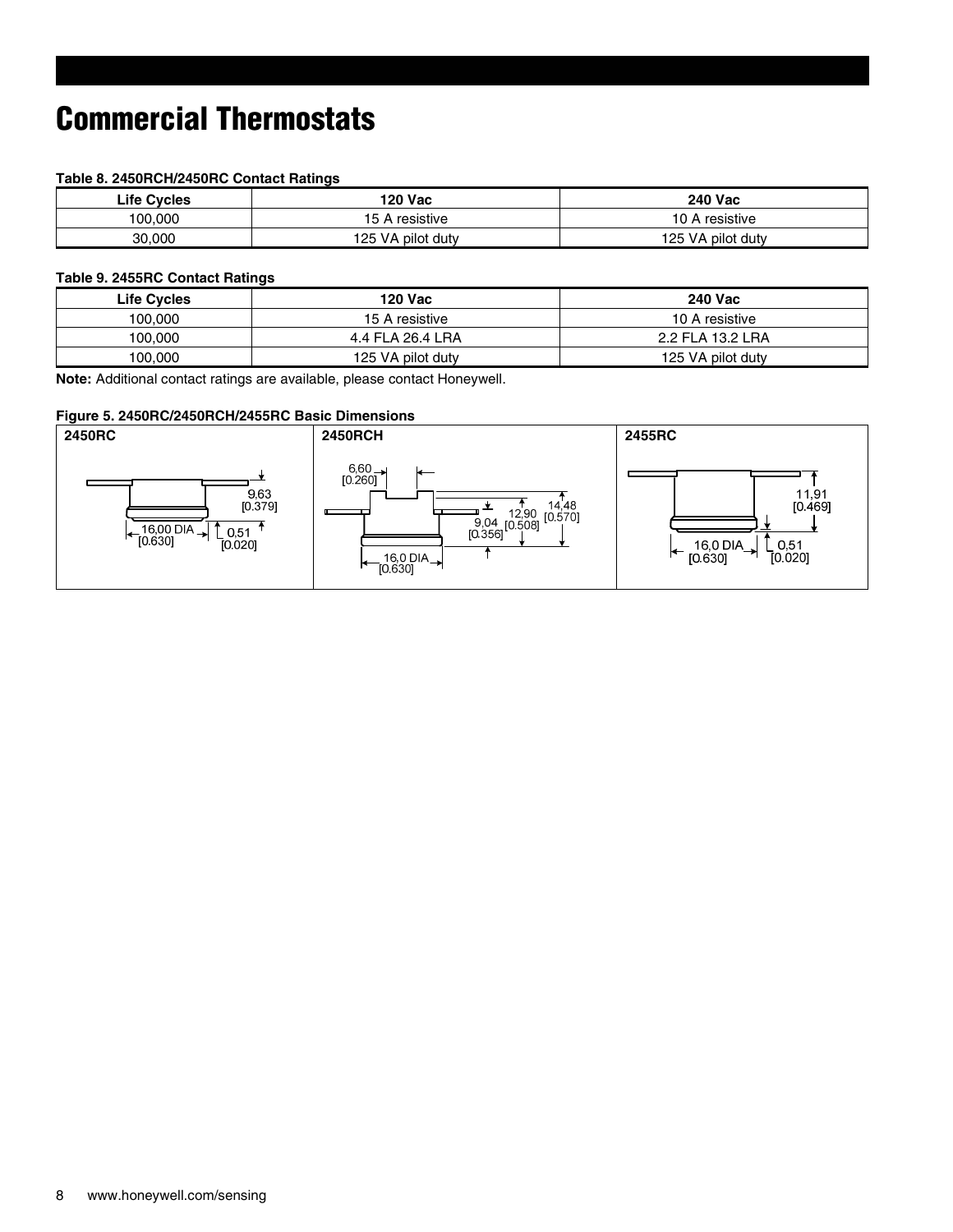#### **Figure 6. 2455RM/2450CM Series Phenolic or Ceramic Manual Reset Thermostats**



#### **Table 10. 2455RM Series Standard Temperature Characteristics**

| <b>Operating Temperature Range</b>  | Tolerance °C I°F1   |
|-------------------------------------|---------------------|
| 52 °C to 93 °C [125 °F to 200 °F]   | $\pm 5$ [ $\pm 8$ ] |
| 94 °C to 121 °C [201 °F to 250 °F]  | $±6$ [ $±10$ ]      |
| 122 °C to 150 °C [251 °F to 302 °F] | $±7$ [ $±12$ ]      |

#### **Table 11. 2450CM Series Standard Temperature Characteristics**

| <b>Operating Temperature Range</b>  | Tolerance °C [°F]   |
|-------------------------------------|---------------------|
| 52 °C to 93 °C [125 °F to 200 °F]   | $\pm 5$ [ $\pm 8$ ] |
| 94 °C to 121 °C [201 °F to 250 °F]  | $±6$ [ $±10$ ]      |
| 122 °C to 149 °C [251 °F to 300 °F] | $±7$ [ $±12$ ]      |
| 150 °C to 177 °C [301 °F to 350 °F] | $±8$ [ $±15$ ]      |
| 177 °C to 204 °C [351 °F to 400 °F] | $±10$ [ $±18$ ]     |
| 205 °C to 232 °C [401 °F to 450 °F] | $±11$ [ $±20$ ]     |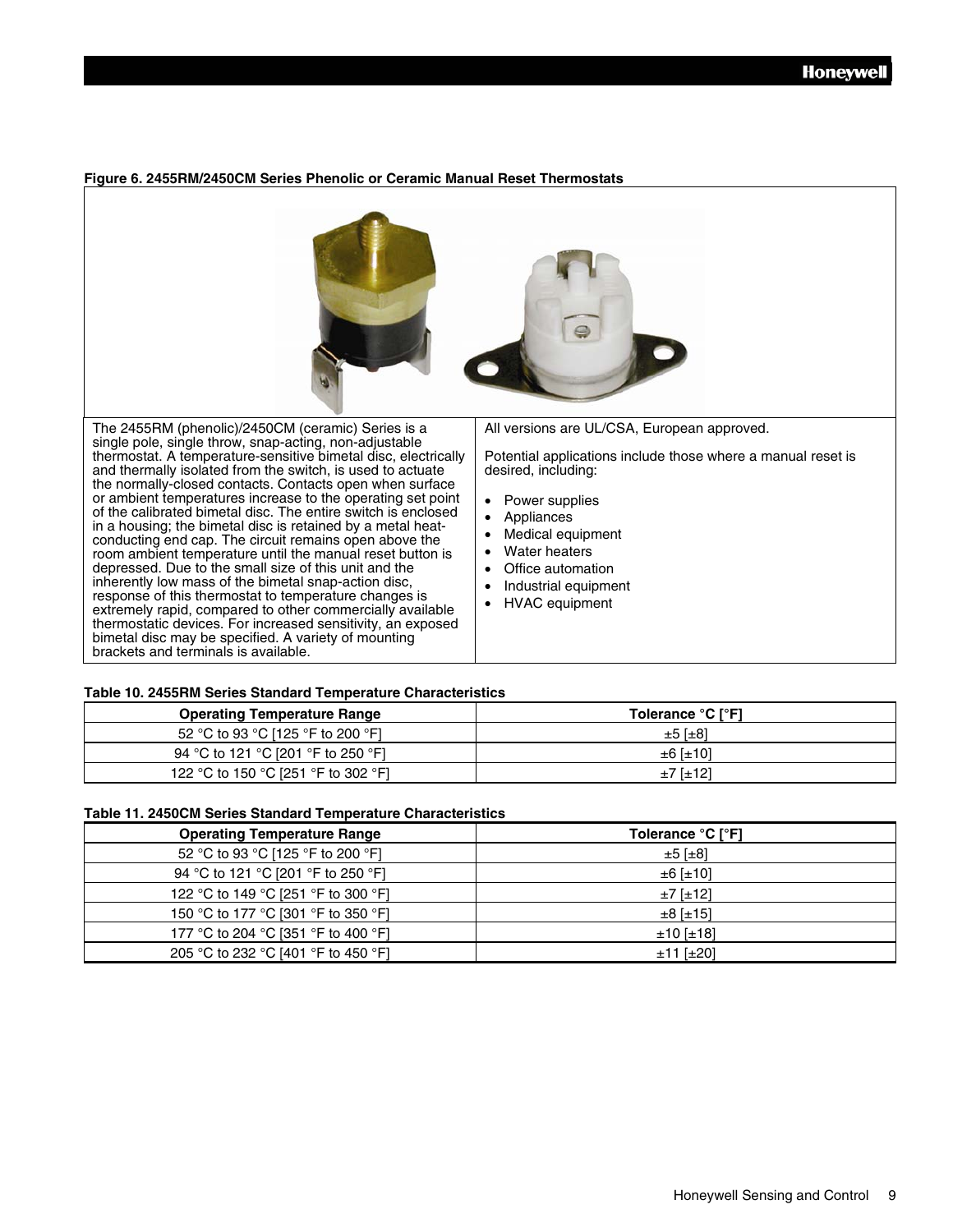| <b>Characteristic</b>        | <b>Parameter</b>                                                        |
|------------------------------|-------------------------------------------------------------------------|
| Switch type                  | <b>SPST</b>                                                             |
| Reset type                   | manual                                                                  |
| Amperage                     | 15 A resistive at 6,000 cycles (UL); 16 A resistive at 1000 cycles (EU) |
| Voltage                      | 120 Vac to 250 Vac                                                      |
| Operating temperature range  | 2455RM: 52 °C to 150 °C [125 °F to 302 °F]                              |
|                              | 2450CM: 52 °C to 232 °C [125 °F to 450 °F]                              |
| Environmental exposure range | 2455RM: -20 °C to 177 °C [0 °F to 350 °F]                               |
|                              | 2450CM: -20 °C to 260 °C [0 °F to 500 °F]                               |
| Materials:                   |                                                                         |
| Base                         | 2455RM: phenolic; 2450CM: ceramic                                       |
| Contacts                     | silver alloy                                                            |
| Terminals                    | 2455RM: unplated brass, plated brass or steel; 2450CM: plated steel     |
| Closure                      | aluminum, brass, or stainless steel                                     |
| <b>Brackets</b>              | stainless steel                                                         |
| Approvals                    | UL File E36103, CSA File LR21048                                        |
| Weight                       | 6 g [0.21 oz] (does not include brackets or wire leads)                 |

#### **Table 12. 2455RM/2450CM Series Specifications**

#### **NOTICE**

• 2455RM/2450CM thermostats are intended as a manual reset control. They are not to be used on applications where a limit thermostat is required unless back-up protection is provided. Units have been tested by UL for 1,000 cycles under load, 5,000 cycles no load, and are not considered as limit devices.

- This range of thermostats has an automatic reset function with manual override function.
- Reset pin operation should not be performed above 70% of set point temperature.

#### **Table 13. 2450CM/2455RM Contact Ratings**

| <b>Life Cycles</b> | 120 Vac           | <b>240 Vac</b>    |
|--------------------|-------------------|-------------------|
| 6.000              | 15 A resistive    | 10 A resistive    |
| 6.000              | 4.4 FLA 26.4 LRA  | 2.2 FLA 13.2 LRA  |
|                    | 125 VA pilot duty | 125 VA pilot duty |

**Note:** Additional contact ratings are available, please consult Honeywell.

#### **Figure 7. 2455RM/2455CM Basic Dimensions**

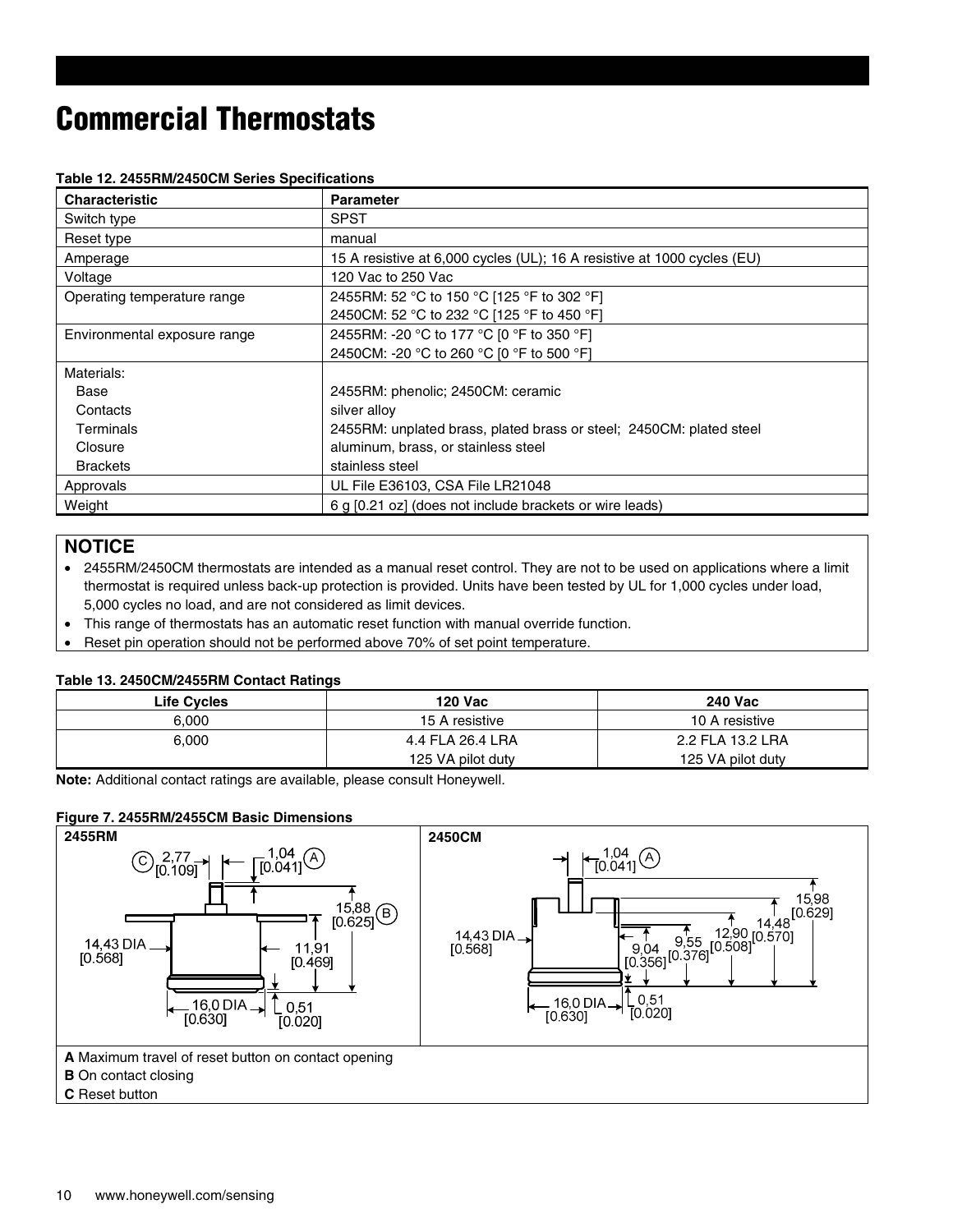#### **Figure 8. 2455RD Series Phenolic Manual Reset**



The 2455RD Series is a single pole, single throw, snapacting, non-adjustable thermostat. A temperature-sensitive bimetal disc, electrically and thermally isolated from the switch, is used to actuate the normally-closed contacts. Contacts open when surface or ambient temperatures increase to the operating set point of the calibrated bimetal disc. The entire switch is enclosed in a housing; the bimetal disc is retained by a metal heat-conducting end cap. The circuit remains open above the room ambient temperature until the manual reset button is depressed. (These devices are constructed with an additional steel disc so that they are manual reset only. They do not have an automatic reset.) Due to the small size of this unit and the inherently low mass of the bimetal snap-action disc, response of this thermostat to temperature changes is extremely rapid, compared to other commercially available thermostatic devices. For increased sensitivity, an exposed bimetal disc may be specified. A variety of mounting brackets and terminals is available.

All versions are UL/CSA and European approved.

Potential applications include those where a manual reset is desired, including:

- Power supplies
- Appliances
- Medical equipment
- **Water heaters**
- Office automation
- Industrial equipment
- HVAC equipment

#### **Table 14. 2455RD Series Standard Temperature Characteristics**

| <b>Operating Temperature Range</b>  | Tolerance °C I°F1    |
|-------------------------------------|----------------------|
| 52 °C to 93 °C [125 °F to 200 °F]   | $\pm 5$ [ $\pm 8$ ]  |
| 94 °C to 121 °C [201 °F to 250 °F]  | $\pm 6$ [ $\pm 10$ ] |
| 122 °C to 150 °C [251 °F to 302 °F] | $±7$ [ $±12$ ]       |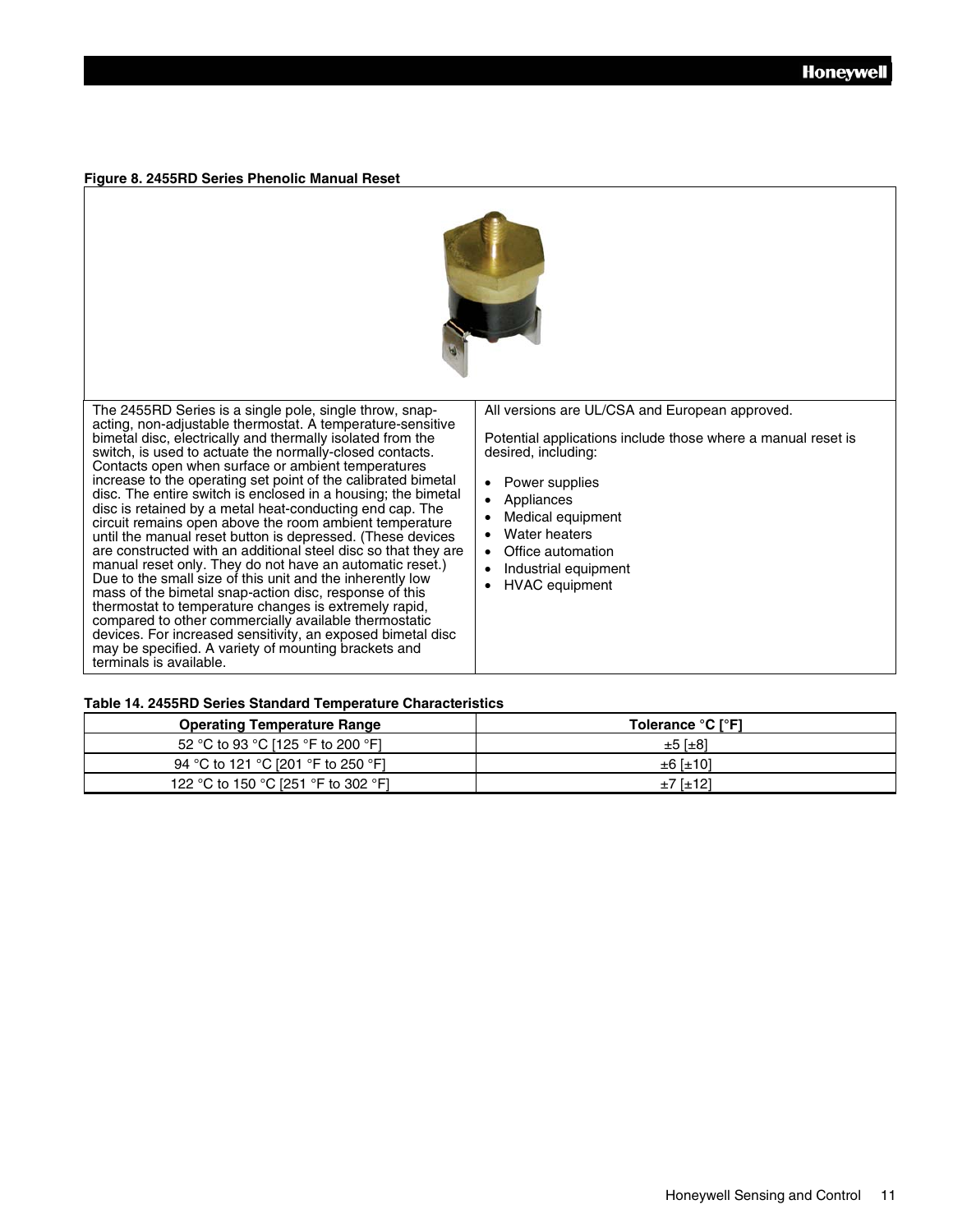#### **Table 15. 2455RD Series Specifications**

| <b>Characteristic</b>        | <b>Parameter</b>                                                        |
|------------------------------|-------------------------------------------------------------------------|
| Switch type                  | <b>SPST</b>                                                             |
| Reset type                   | manual                                                                  |
| Amperage                     | 15 A resistive at 6,000 cycles (UL); 16 A resistive at 1000 cycles (EU) |
| Voltage                      | 120 Vac to 250 Vac                                                      |
| Operating temperature range  | 2455RD: 52 °C to 150 °C [125 °F to 302 °F]                              |
| Environmental exposure range | 2455RD: -20 °C to 177 °C [0 °F to 350 °F]                               |
| Materials:                   |                                                                         |
| Base                         | phenolic                                                                |
| Contacts                     | silver alloy                                                            |
| Terminals                    | unplated brass, plated brass or steel                                   |
| Closure                      | aluminum, brass, or stainless steel                                     |
| <b>Brackets</b>              | stainless steel                                                         |
| Approvals                    | UL File E36103, CSA File LR21048                                        |

#### **Table 16. 2455RD Contact Ratings**

| ∟ife<br><b>Cvcles</b> | !20 Vac                      | <b>240 Vac</b> |
|-----------------------|------------------------------|----------------|
| 6000                  | . .<br>. .<br>5<br>resistive | sistive        |

**Note:** Additional contact ratings are available, please consult Honeywell.

#### **Figure 9. 2455RD Basic Dimensions**

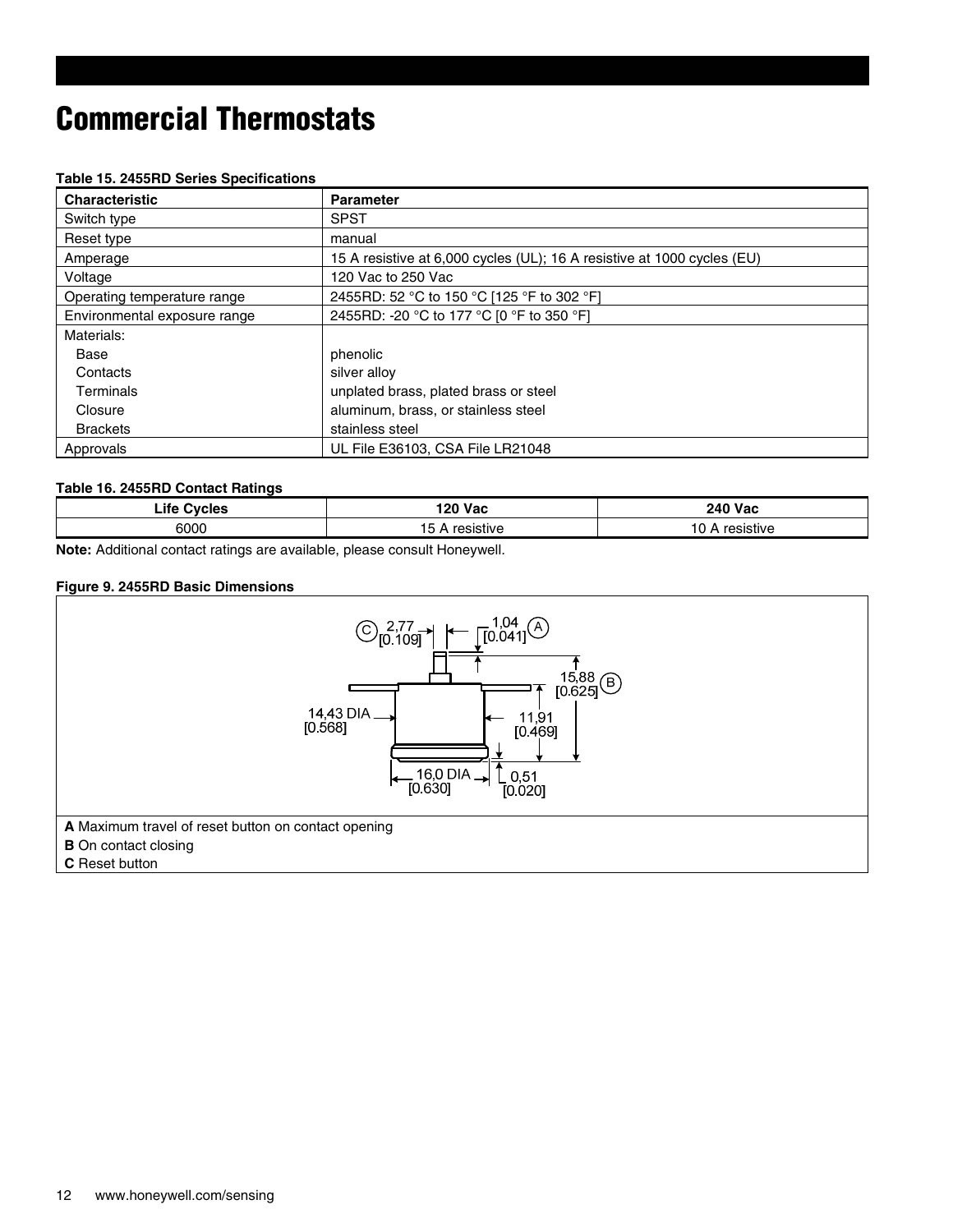#### **Figure 10. Series 2455RBV Overmolded Automatic Reset Thermostats**



#### **Table 17. 2455RBV Series Standard Temperature Characteristics**

| <b>Operating Temperature Range</b>                          | Tolerance                            |                                              | <b>Standard Mean Differential</b> |
|-------------------------------------------------------------|--------------------------------------|----------------------------------------------|-----------------------------------|
|                                                             | Open<br>$^{\circ}$ C [ $^{\circ}$ F] | <b>Close</b><br>$^{\circ}$ C [ $^{\circ}$ F] | $^{\circ}$ C [ $^{\circ}$ F]      |
|                                                             | $±4$ [ $±7$ ]                        | $±6$ [±10]                                   | 17 to 44 [30 to 80]               |
| $-12,2$ °C to 26,7 °C<br>[10 $\degree$ F to 80 $\degree$ F] | $\pm 3$ [ $\pm 6$ ]                  | $±4$ [ $±8$ ]                                | 14 to 28 [25 to 50]               |
|                                                             | $\pm 3$ [ $\pm 5$ ]                  | $±4$ [ $±8$ ]                                | 11 to 22 [20 to 40]               |
| 27,2 °C to 105 °C                                           | $\pm 3$ [ $\pm 6$ ]                  | $±6$ [±10]                                   | 17 to 44 [30 to 80]               |
| [81 °F to 221 °F]                                           | $\pm 3$ [ $\pm 5$ ]                  | $±4$ [ $±8$ ]                                | 11 to 28 [20 to 50]               |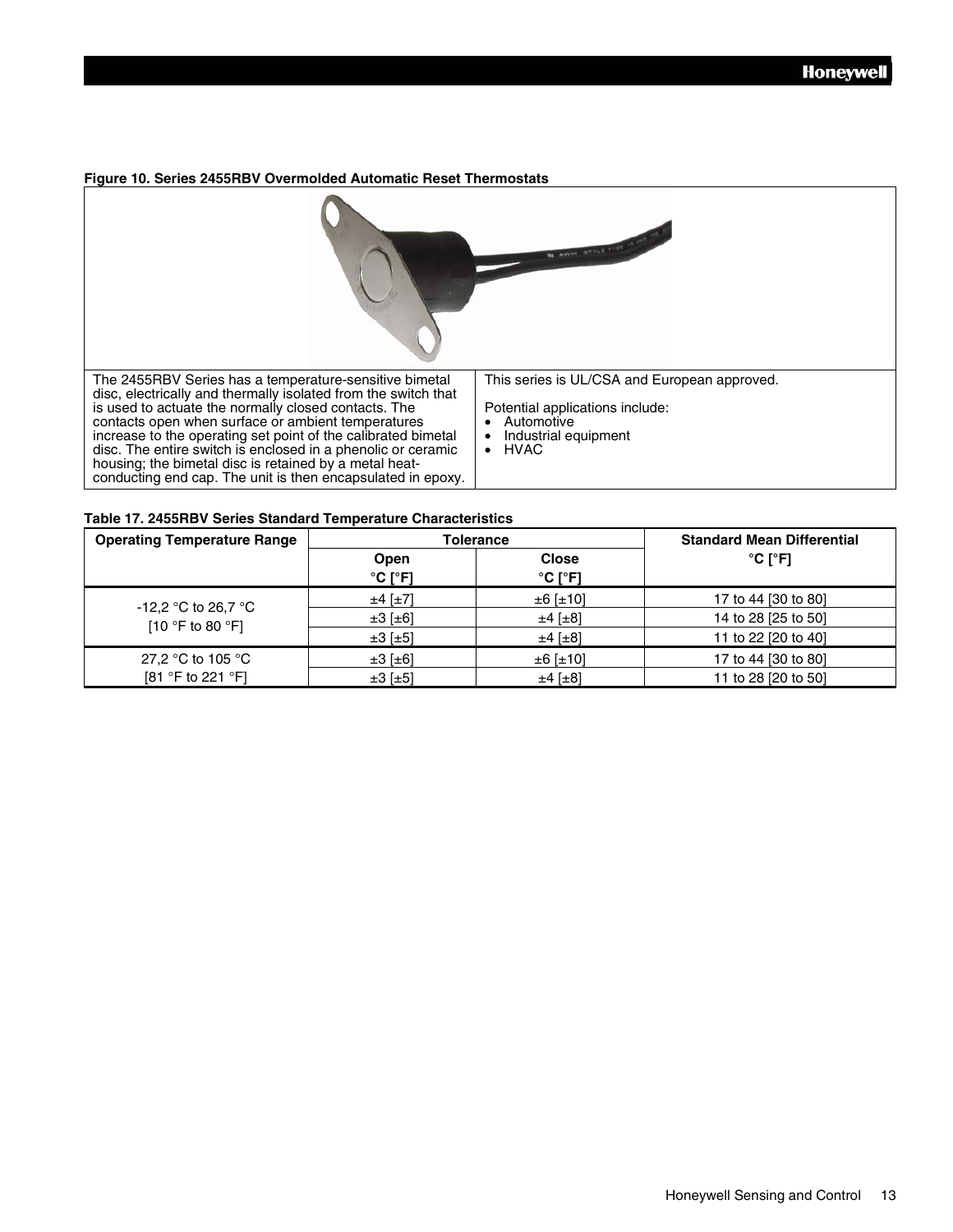|  |  |  | Table 18. 2455RBV Series Specifications |
|--|--|--|-----------------------------------------|
|--|--|--|-----------------------------------------|

| <b>Characteristic</b>        | <b>Parameter</b>                                          |
|------------------------------|-----------------------------------------------------------|
| Switch type                  | <b>SPST</b>                                               |
| Reset type                   | automatic                                                 |
| Amperage                     | see Table 19                                              |
| Voltage                      | 120 Vac to 250 Vac                                        |
| Operating temperature range  | 0 °C to 105 °C [32 °F to 221 °F]                          |
| Environmental exposure range | -18 °C to 126.6 °C [0 °F to 260 °F]                       |
| Materials:                   |                                                           |
| Boot                         | nylon, with epoxy filled or injection molded              |
| Base                         | internal 2455RC ceramic or 2455R phenolic                 |
| Contacts                     | silver alloy                                              |
| Terminals                    | plated steel with wires                                   |
| Closure                      | aluminum, brass, or stainless steel                       |
| <b>Brackets</b>              | stainless steel                                           |
| Approvals                    | UL File SA4469, CSA File LR21048.                         |
| Weight                       | 6.5 g [0.23 oz] (does not include brackets or wire leads) |

#### **Table 19. 2455RBV Series Contact Ratings**

| <b>Life Cycles</b> | <b>120 Vac</b>    | <b>240 Vac</b>    |
|--------------------|-------------------|-------------------|
| 100,000            | 15 A resistive    | 10 A resistive    |
| 6.000              | 5.8 FLA 34.8 LRA  | 2.9 FLA 17.4 LRA  |
| 100,000            | 4.4 FLA 26.4 LRA  | 2.2 FLA 13.2 LRA  |
|                    | 125 VA pilot duty | 125 VA pilot duty |

**Note:** Additional contact ratings are available, please contact Honeywell.

#### **Figure 11. 2455RBV Basic Dimensions**

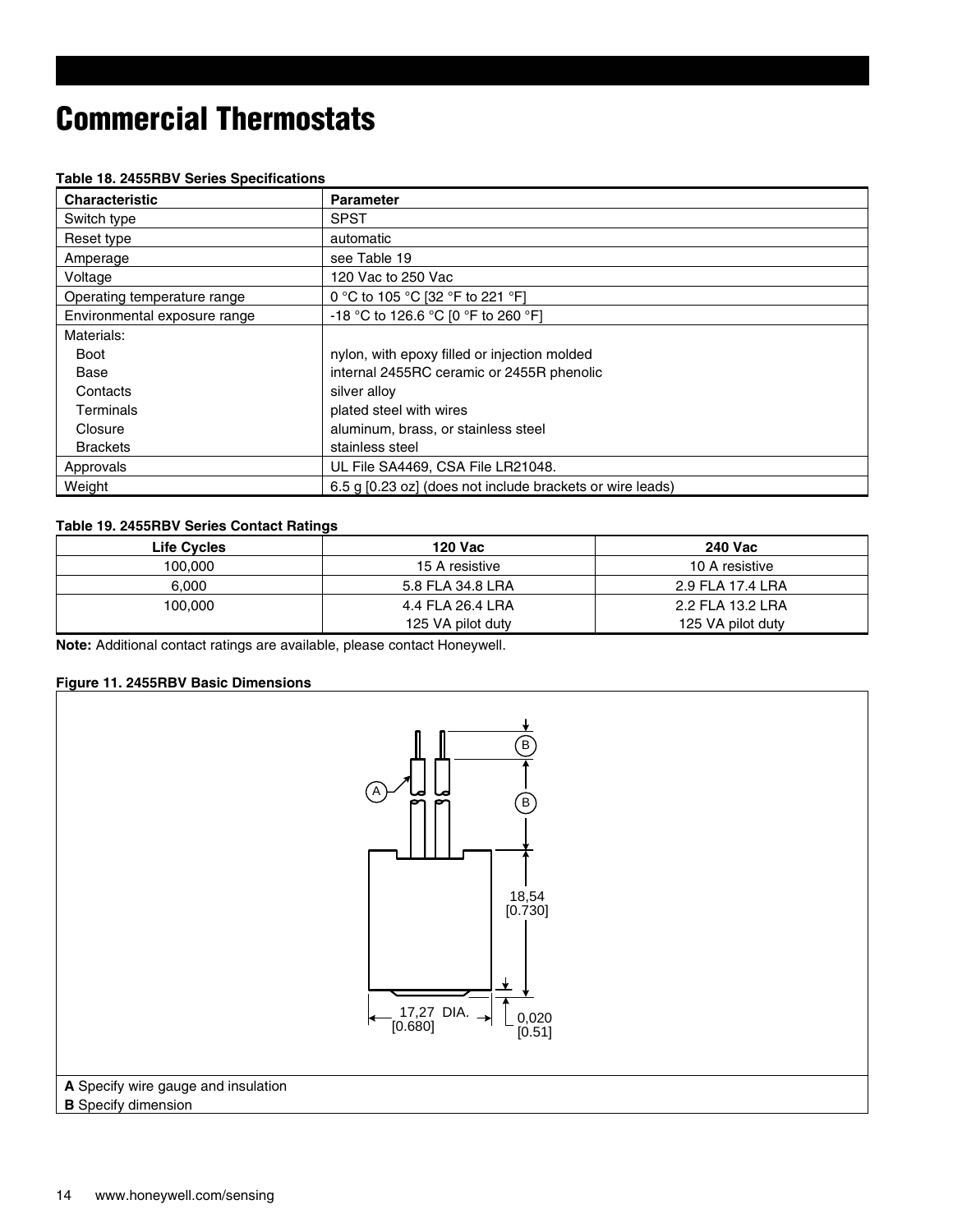**Figure 12. 2450A/2455RA Heat Detection Thermostats** 



#### **NOTICE**

Final approval of a fire detection system is determined by UL as outlined in UL #521 and UL #217 for the suitability of the combination of the thermostat (2450A/2455RA) and the user's mounting base, together with its intended application of the total fire detection system. To assist the use with design and testing , a minimum of 0.25 in extension beyond the housing is recommended.

#### **Table 20. 2450A/2455RA Series Standard Temperature Characteristics**

|                                              | <b>Detection (Close on Rise)</b>     |                                      | Release (Open on Rise)                       |
|----------------------------------------------|--------------------------------------|--------------------------------------|----------------------------------------------|
| <b>Close</b><br>$^{\circ}$ C [ $^{\circ}$ F] | Open<br>$^{\circ}$ C [ $^{\circ}$ F] | Open<br>$^{\circ}$ C [ $^{\circ}$ F] | <b>Close</b><br>$^{\circ}$ C [ $^{\circ}$ F] |
| $47 \pm 3$ [117 $\pm 5$ ]                    | 30 min [85 min]                      | $57 \pm 3$ [117 $\pm 5$ ]            | 30 min [85 min]                              |
| 57 ± 3 [135 ± 5]                             | 32 min [90 min]                      | $57 \pm 3$ [135 $\pm 5$ ]            | 32 min [90 min]                              |
| 69 ± 3 [156 ± 5]                             | 32 min [90 min]                      | 69 ± 3 [156 ± 5]                     | 32 min [90 min]                              |
| $85 \pm 4$ [185 $\pm 7$ ]                    | 32 min [90 min]                      | $85 \pm 4$ [185 $\pm 7$ ]            | 32 min [90 min]                              |
| 107 ±4 [225 ±7]                              | 32 min [90 min]                      | 107 ±4 [225 ±7]                      | 32 min [90 min]                              |

#### **Notes:**

• Additional switches can be provided as long as they fall between 47,2 °C to 107,2 °C [117 °F to 225 °F] close on rise or open or rise.

• Please consult Honeywell for tolerances and temperatures not listed.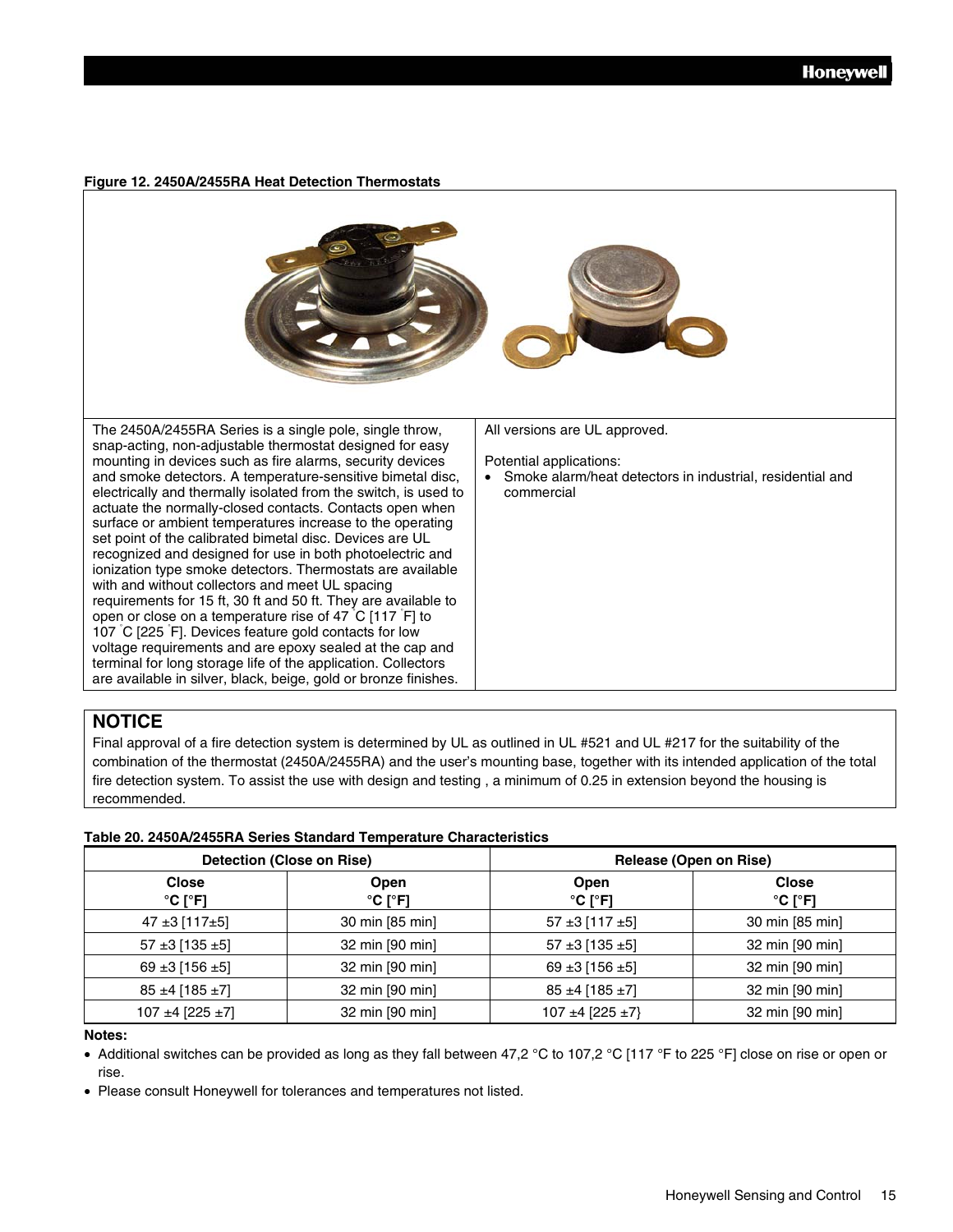| <b>Characteristic</b>        | <b>Parameter</b>                                                       |
|------------------------------|------------------------------------------------------------------------|
| Switch type                  | <b>SPST</b>                                                            |
| Reset type                   | automatic                                                              |
| Amperage                     | 3 A                                                                    |
| Voltage                      | 120 Vac                                                                |
| Operating temperature range  | 47,2 °C to 107,2 °C [117 °F to 225 °F]                                 |
| Environmental exposure range | -0 °C to 150 °C [32 °F to 302 °F]                                      |
| Materials:                   |                                                                        |
| Base                         | phenolic                                                               |
| Contacts                     | gold flash                                                             |
| Terminals                    | unplated brass, plated brass                                           |
| Closure                      | aluminum                                                               |
| <b>Brackets</b>              | aluminum                                                               |
| Approvals                    | UL File S1015 and S1389; Guide USCV2 and TAOZ2, UL Standard #521, #217 |
| Weight                       | 6 g [0.21 oz] (does not include brackets)                              |

#### **Table 21. 2450A/2455RA Series Specifications**

#### **Figure 13. 2450A/2455RA Basic Dimensions**



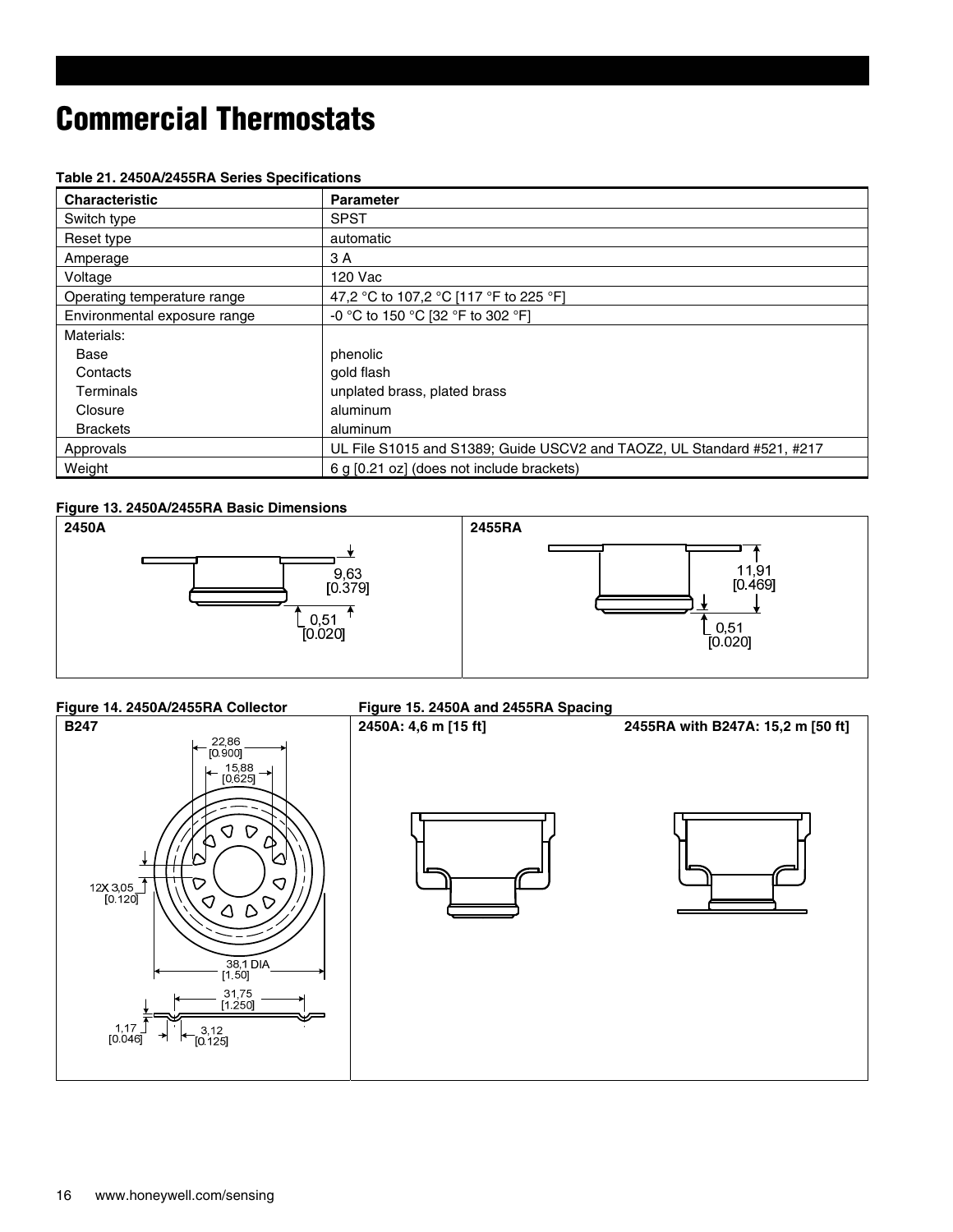

#### **Figure 16. 2450R/2455R/2450RC/2455RC/2450HR/2450RCH Series "One Shot" Thermostats**

#### **Table 22. 2450R/2455R/2450RC/2455RC/2450HR/2450RCH Series "One Shot" Standard Temperature Characteristics**

| <b>Operating Temperature Range</b>  | Tolerance °C [°F] |
|-------------------------------------|-------------------|
| 52 °C to 93 °C [125 °F to 200 °F]   | 5[8]              |
| 94 °C to 121 °C [201 °F to 250°F]   | 6[10]             |
| 122 °C to 149 °C [251 °F to 300 °F] | 7 [12]            |
| 150 °C to 177 °C [301 °F to 350 °F] | 8[15]             |
| 177 °C to 204 °C [351 °F to 400 °F] | 10 [18]           |
| 205 °C to 232 °C [401 °F to 450 °F] | 11 [20]           |
| 232 °C to 260 °C [451 °F to 500 °F] | 14 [25]           |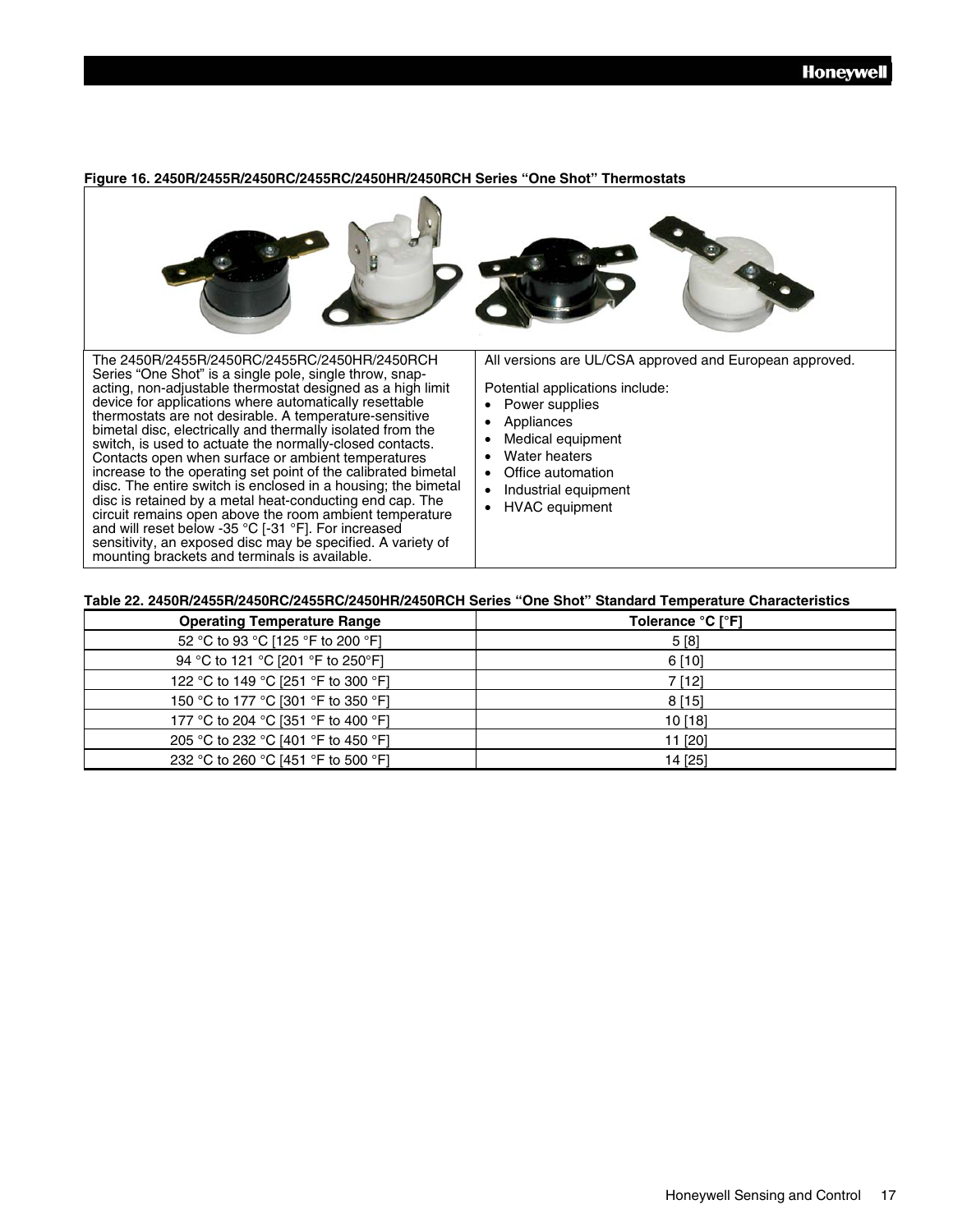| <b>Characteristic</b>        | <b>Parameter</b>                                               |
|------------------------------|----------------------------------------------------------------|
| Switch type                  | <b>SPST</b>                                                    |
| Reset type                   | One Shot                                                       |
| Amperage                     | see Table 24                                                   |
| Voltage                      | 120 Vac to 250 Vac                                             |
| Operating temperature range  | 2450R/2455R/2450HR/2450RCH: 52 °C to 150 °C [125 °F to 302 °F] |
|                              | 2450RC/2455RC: 52 °C to 260 °C [125 °F to 500 °F]              |
| Environmental exposure range | 2450R/2455R/2450HR/2450RCH: 17.8 °C to 177 °C [0 °F to 350 °F] |
|                              | 2450RC/2455RC: 17.8 °C to 287 °C [125 °F to 550 °F]            |
| Materials:                   |                                                                |
| Base                         | phenolic or ceramic                                            |
| Contacts                     | silver alloy                                                   |
| Terminals                    | unplated brass, plated brass or steel                          |
| Closure                      | aluminum, brass, stainless steel                               |
| <b>Brackets</b>              | stainless steel                                                |
| Approvals                    | UL File E36103, CSA File LR43279                               |
| Weight                       | 6 g [0.21 oz] (does not include brackets or lead wires)        |

#### **Table 23. 2450R/2455R/2450RC/2455RC/2450HR/2450RCH Series "One Shot" Specifications**

#### **Table 24. 2450R/2455R/2450RC/2455RC/2450HR/2450RCH Series "One Shot" Contact Ratings**

| - 10<br>stive | $120$ Var<br>m | <b>240 Vac</b> | Vac ידי |  |
|---------------|----------------|----------------|---------|--|
|               |                |                |         |  |

#### **Notes:**

- Resets below -35 °C [-31 °F].
- Additional contact ratings are available. Please consult Honeywell.

#### **Figure 17. 2450R/2455R/2450RC/2455RC/2450HR/2450RCH Series "One Shot" Basic Dimension**

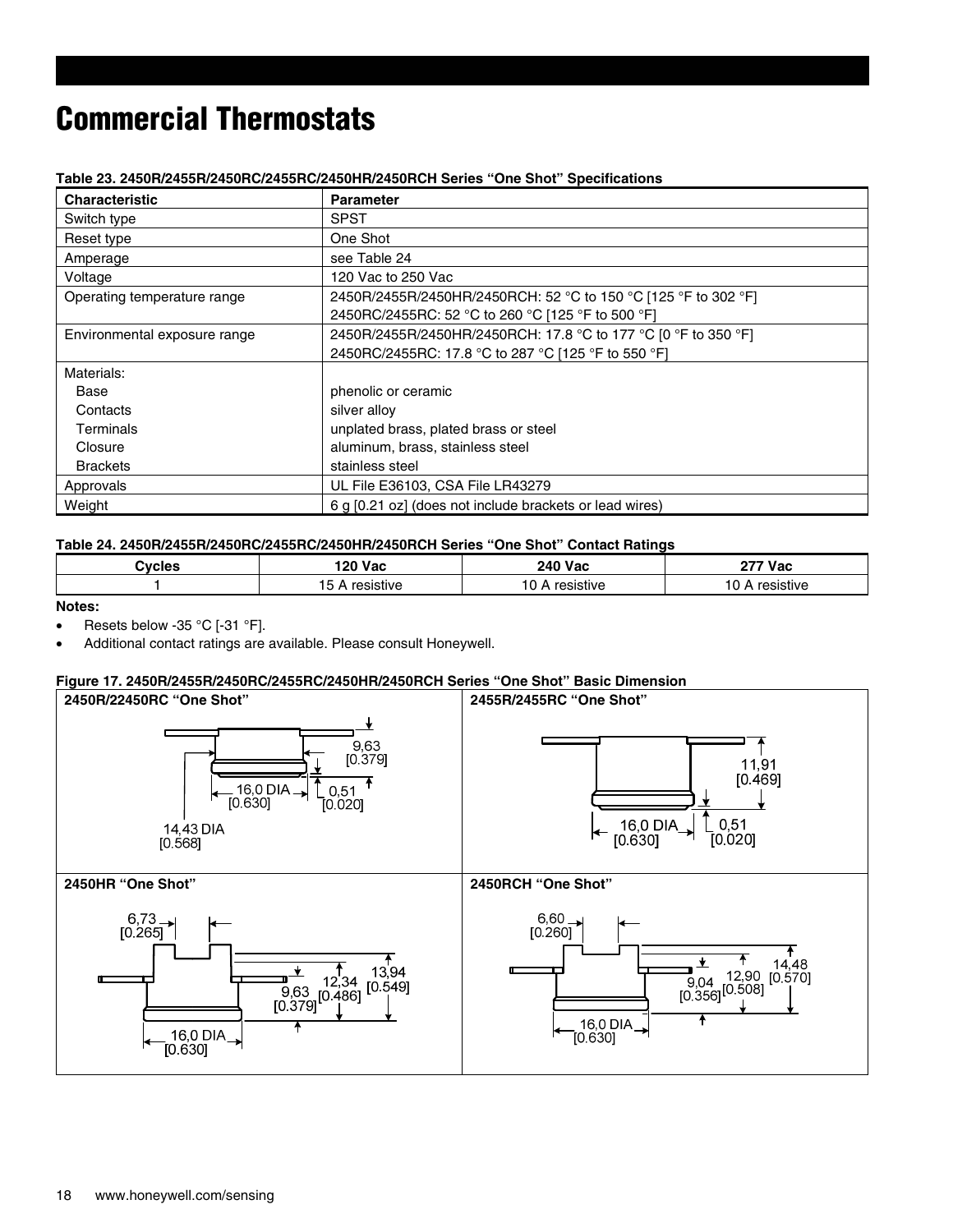#### **REDI-TEMP THERMOSTATS**

REDI-TEMP thermostats are pre-configured as shown and are readily available.

#### **Figure 18. 3455RC REDI-TEMP Series (See page 6 for specifications and potential applications.)**





#### **Table 25. 3455RC REDI-TEMP Series Open on Rise Table 26. 3455RC REDI-TEMP Series Close on Rise**

| Cataloq<br>Listing | Open<br>Open<br>Temp.<br>Tolerance<br>°C [°F]<br>°C [°F] |                     | Close<br>Temp.<br>$^{\circ}$ C [ $^{\circ}$ F] | Close<br>Tolerance<br>$^{\circ}$ C [ $^{\circ}$ F] |  |
|--------------------|----------------------------------------------------------|---------------------|------------------------------------------------|----------------------------------------------------|--|
| 3455RC-100-220     | 18 [65]                                                  | ±3 [±5]             | $-1$ [30]                                      | ±5 [±8]                                            |  |
| 3455RC-100-221     | 24 [75]                                                  | $\pm 3$ [ $\pm 5$ ] | 4 [40]                                         | ±5 [±8]                                            |  |
| 3455RC-100-222     | 29 [85]                                                  | $\pm 3$ [ $\pm 5$ ] | 13 [55]                                        | $±5$ [ $±8$ ]                                      |  |
| 3455RC-100-223     | 35 [95]                                                  | $\pm 3$ [ $\pm 5$ ] | 18 [65]                                        | $±5$ [ $±8$ ]                                      |  |
| 3455RC-100-224     | 41 [105]                                                 | $\pm 3$ [ $\pm 5$ ] | 24 [75]                                        | ±5 [±8]                                            |  |
| 3455RC-100-225     | 46 [115]                                                 | $\pm 3$ [ $\pm 5$ ] | 29 [85]                                        | ±5 [±8]                                            |  |
| 3455RC-100-226     | 52 [125]                                                 | $\pm 3$ [ $\pm 5$ ] | 35 [95]                                        | ±5 [±8]                                            |  |
| 3455RC-100-227     | 57 [135]                                                 | $\pm 3$ [ $\pm 5$ ] | 41 [105]                                       | ±5 [±8]                                            |  |
| 3455RC-100-228     | 63 [145]                                                 | ±3 [±5]             | 46 [115]                                       | ±5 [±8]                                            |  |
| 3455RC-100-229     | 68 [155]                                                 | $\pm 3$ [ $\pm 5$ ] | 52 [125]                                       | ±5 [±8]                                            |  |
| 3455RC-100-230     | 73 [165]                                                 | ±3 [±5]             | 57 [135]                                       | ±5 [±8]                                            |  |
| 3455RC-100-231     | 79 [175]                                                 | $\pm 3$ [ $\pm 5$ ] | 63 [145]                                       | ±5 [±8]                                            |  |
| 3455RC-100-232     | 85 [185]                                                 | $\pm 3$ [ $\pm 5$ ] | 68 [155]                                       | ±5 [±8]                                            |  |
| 3455RC-100-233     | 91 [195]                                                 | $\pm 3 \pm 5$       | 73 [165]                                       | $\pm 5$ [ $\pm 8$ ]                                |  |
| 3455RC-100-234     | 96 [205]                                                 | ±4 [±6]             | 79 [175]                                       | ±5 [±8]                                            |  |
| 3455RC-100-235     | 102 [215]                                                | ±4 [±6]             | 85 [185]                                       | ±5 [±8]                                            |  |
| 3455RC-100-236     | 107 [225]                                                | ±4 [±6]             | 91 [195]                                       | ±5 [±8]                                            |  |
| 3455RC-100-237     | 113 [235]                                                | ±4 [±6]             | 96 [205]                                       | $±5$ [ $±8$ ]                                      |  |
| 3455RC-100-238     | 118 [245]                                                | ±4 [±6]             | 102 [215]                                      | ±5 [±8]                                            |  |
| 3455RC-100-239     | 124 [255]                                                | ±4 [±7]             | 107 [225]                                      | ±5 [±8]                                            |  |
| 3455RC-100-240     | 135 [275]                                                | ±4 [±7]             | 118 [245]                                      | ±5 [±8]                                            |  |
| 3455RC-100-241     | 146 [295]                                                | $±4$ [ $±7$ ]       | 129 [265]                                      | $±5$ [ $±8$ ]                                      |  |
| 3455RC-100-242     | 157 [315]                                                | ±6 [±10]            | 135 [275]                                      | ±8 [±15]                                           |  |

| Catalog<br>Listing | Open<br>Temp.<br>$^{\circ}$ C [ $^{\circ}$ F] | Open<br><b>Tolerance</b><br>$^{\circ}$ C [ $^{\circ}$ F] | <b>Close</b><br>Temp.<br>$^{\circ}$ C [ $^{\circ}$ F] | <b>Close</b><br><b>Tolerance</b><br>°C [°F] | Catalog<br>Listing | <b>Close</b><br>Temp.<br>$^{\circ}$ C [ $^{\circ}$ F] | <b>Close</b><br>Tolerance<br>$^{\circ}$ C [ $^{\circ}$ F] | Open<br>Temp.<br>°C [°F] | Open<br>Tolerance<br>$^{\circ}$ C [ $^{\circ}$ F] |
|--------------------|-----------------------------------------------|----------------------------------------------------------|-------------------------------------------------------|---------------------------------------------|--------------------|-------------------------------------------------------|-----------------------------------------------------------|--------------------------|---------------------------------------------------|
| 3455RC-100-220     | 18 [65]                                       | $\pm 3$ [ $\pm 5$ ]                                      | $-1$ [30]                                             | ±5 [±8]                                     | 3455RC-100-243     | 21 [70]                                               | $\pm 5$ [ $\pm 8$ ]                                       | 2[35]                    | $\pm 3$ [ $\pm 5$ ]                               |
| 3455RC-100-221     | 24 [75]                                       | $\pm 3$ [ $\pm 5$ ]                                      | 4 [40]                                                | ±5 [±8]                                     | 3455RC-100-244     | 32 [90]                                               | $\pm 5$ [ $\pm 8$ ]                                       | 16 [60]                  | $\pm 3$ [ $\pm 5$ ]                               |
| 3455RC-100-222     | 29 [85]                                       | $\pm 3$ [ $\pm 5$ ]                                      | 13 [55]                                               | ±5 [±8]                                     | 3455RC-100-245     | 43 [110]                                              | $\pm 5$ [ $\pm 8$ ]                                       | 27 [80]                  | $\pm 3$ [ $\pm 5$ ]                               |
| 3455RC-100-223     | 35[95]                                        | $\pm 3$ [ $\pm 5$ ]                                      | 18 [65]                                               | $\pm 5$ [ $\pm 8$ ]                         | 3455RC-100-246     | 54 [130]                                              | $\pm 5$ [ $\pm 8$ ]                                       | 38 [100]                 | $\pm 3$ [ $\pm 5$ ]                               |
| 3455RC-100-224     | 41 [105]                                      | $\pm 3$ [ $\pm 5$ ]                                      | 24 [75]                                               | ±5 [±8]                                     | 3455RC-100-247     | 66 [150]                                              | $\pm 5$ [ $\pm 8$ ]                                       | 49 [120]                 | $\pm 3$ [ $\pm 5$ ]                               |
| 3455RC-100-225     | 46 [115]                                      | $\pm 3$ [ $\pm 5$ ]                                      | 29 [85]                                               | $\pm 5$ [ $\pm 8$ ]                         | 3455RC-100-248     | 77 [170]                                              | $\pm 5$ [ $\pm 8$ ]                                       | 60 [140]                 | $\pm 3$ [ $\pm 5$ ]                               |
| 3455RC-100-226     | 52 [125]                                      | $\pm 3$ [ $\pm 5$ ]                                      | 35 [95]                                               | $\pm 5$ [ $\pm 8$ ]                         | 3455RC-100-249     | 88 [190]                                              | $\pm 5$ [ $\pm 8$ ]                                       | 71 [160]                 | $\pm 3$ [ $\pm 5$ ]                               |
| 3455RC-100-227     | 57 [135]                                      | $\pm 3$ [ $\pm 5$ ]                                      | 41 [105]                                              | ±5 [±8]                                     | 3455RC-100-250     | 99 [210]                                              | $\pm 5$ [ $\pm 8$ ]                                       | 82 [180]                 | $±4$ [ $±6$ ]                                     |
| 3455RC-100-228     | 63 [145]                                      | $\pm 3$ [ $\pm 5$ ]                                      | 46 [115]                                              | ±5 [±8]                                     | 3455RC-100-251     | 110 [230]                                             | $\pm 5$ [ $\pm 8$ ]                                       | 93 [200]                 | $±4$ [ $±6$ ]                                     |

**Note:** Materials and contact ratings are the same as those for 2455RC.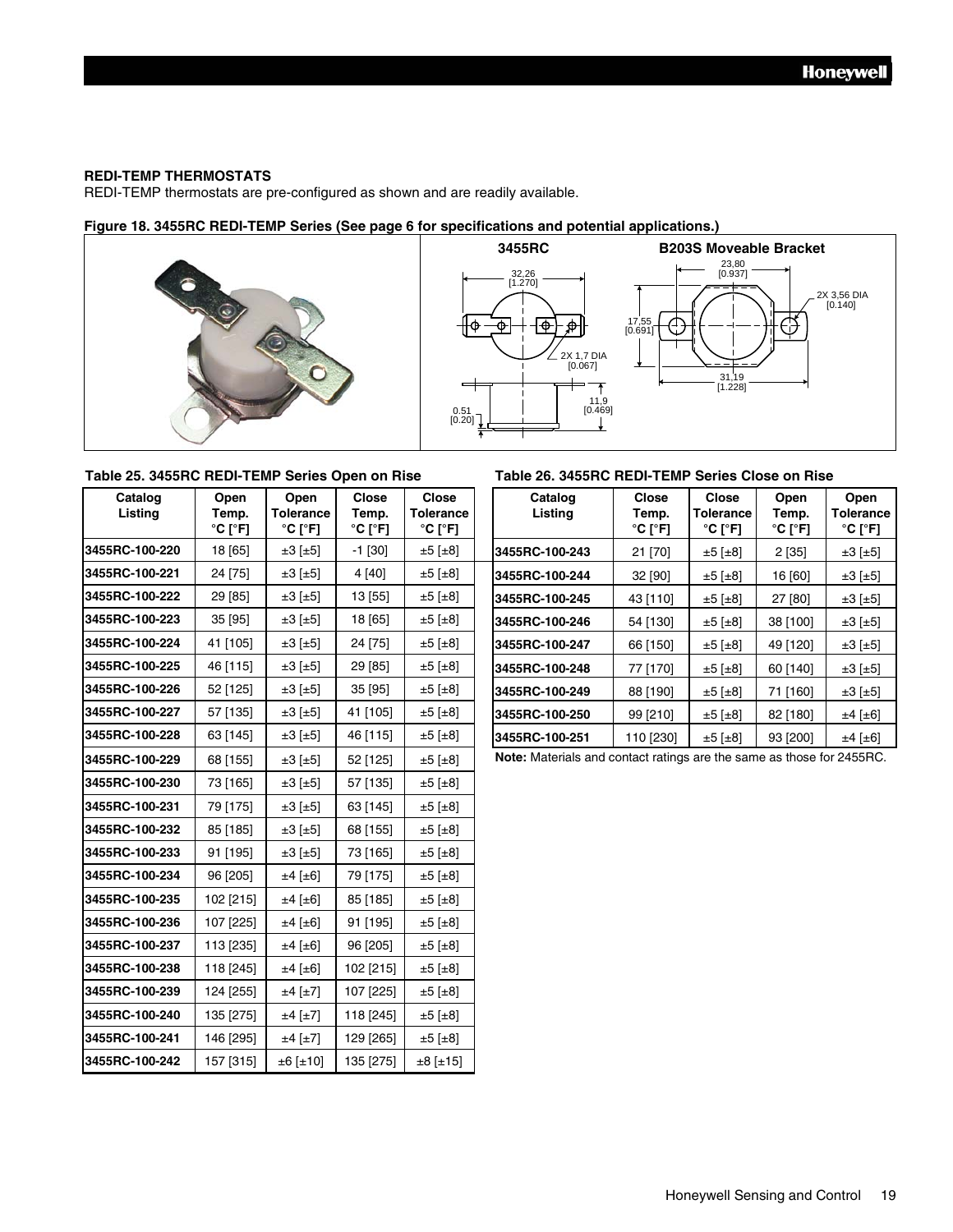#### **MOUNTING HARDWARE**

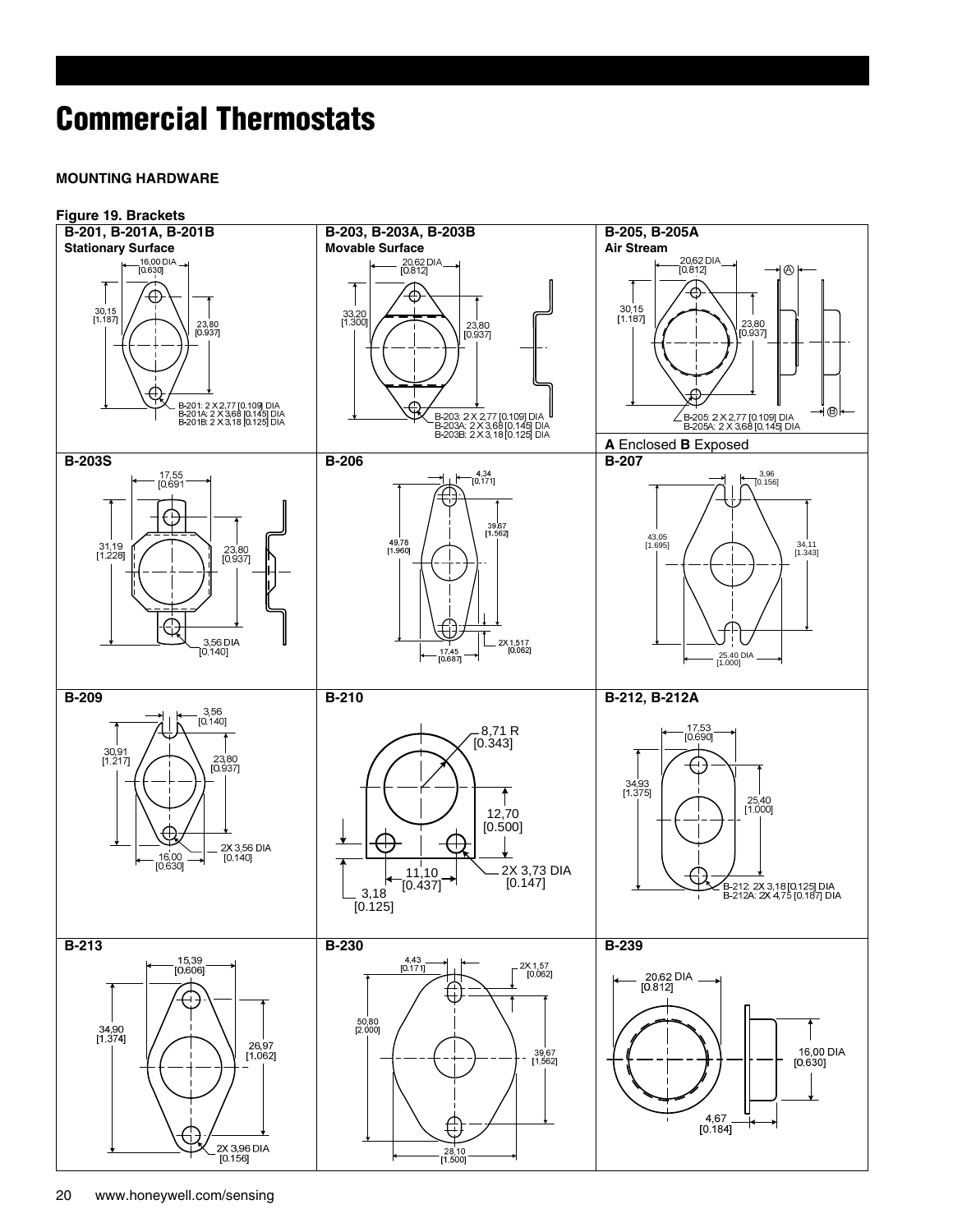**Figure 19. Brackets (Continued)** 



#### **Figure 20. Brass Mounting Studs**

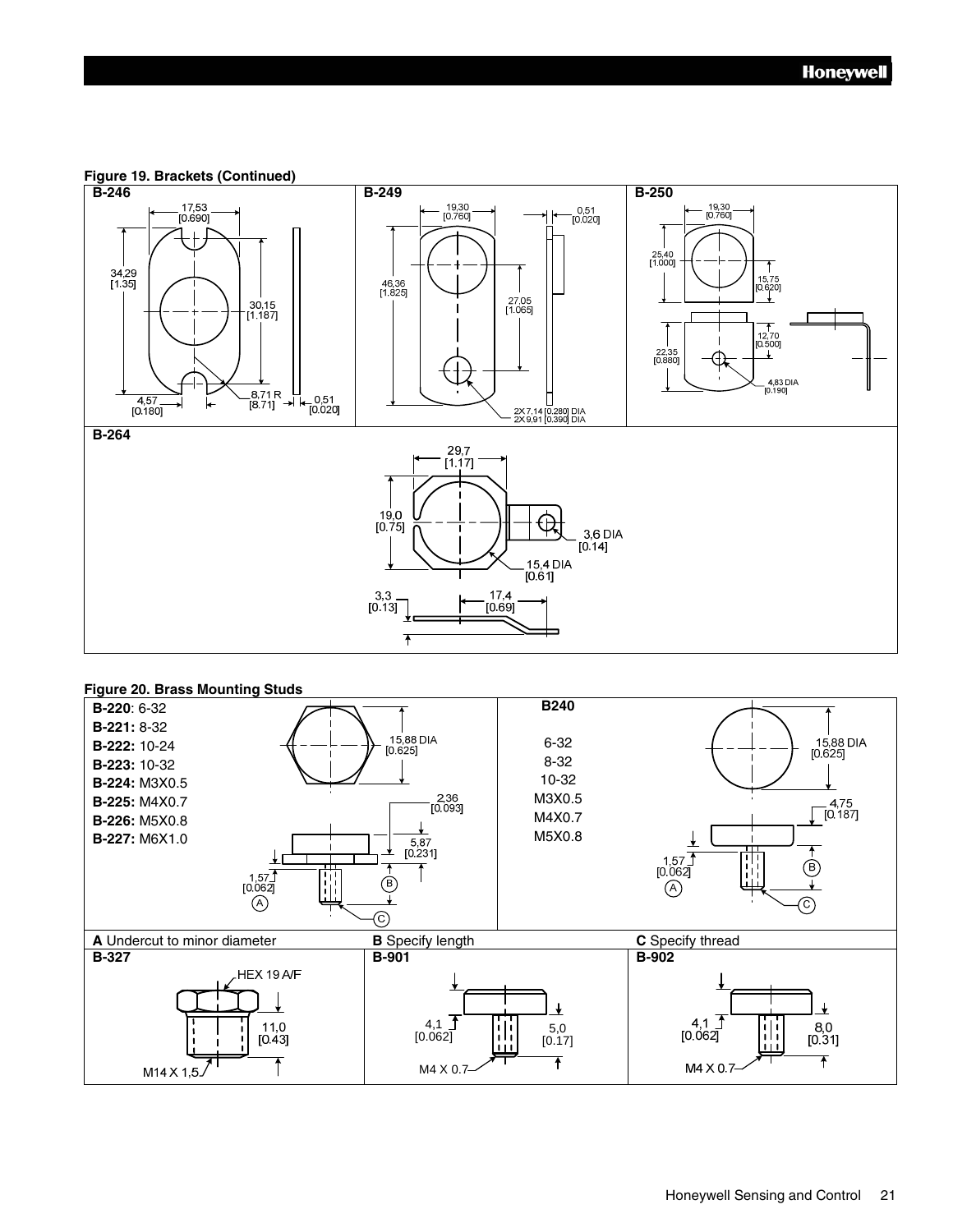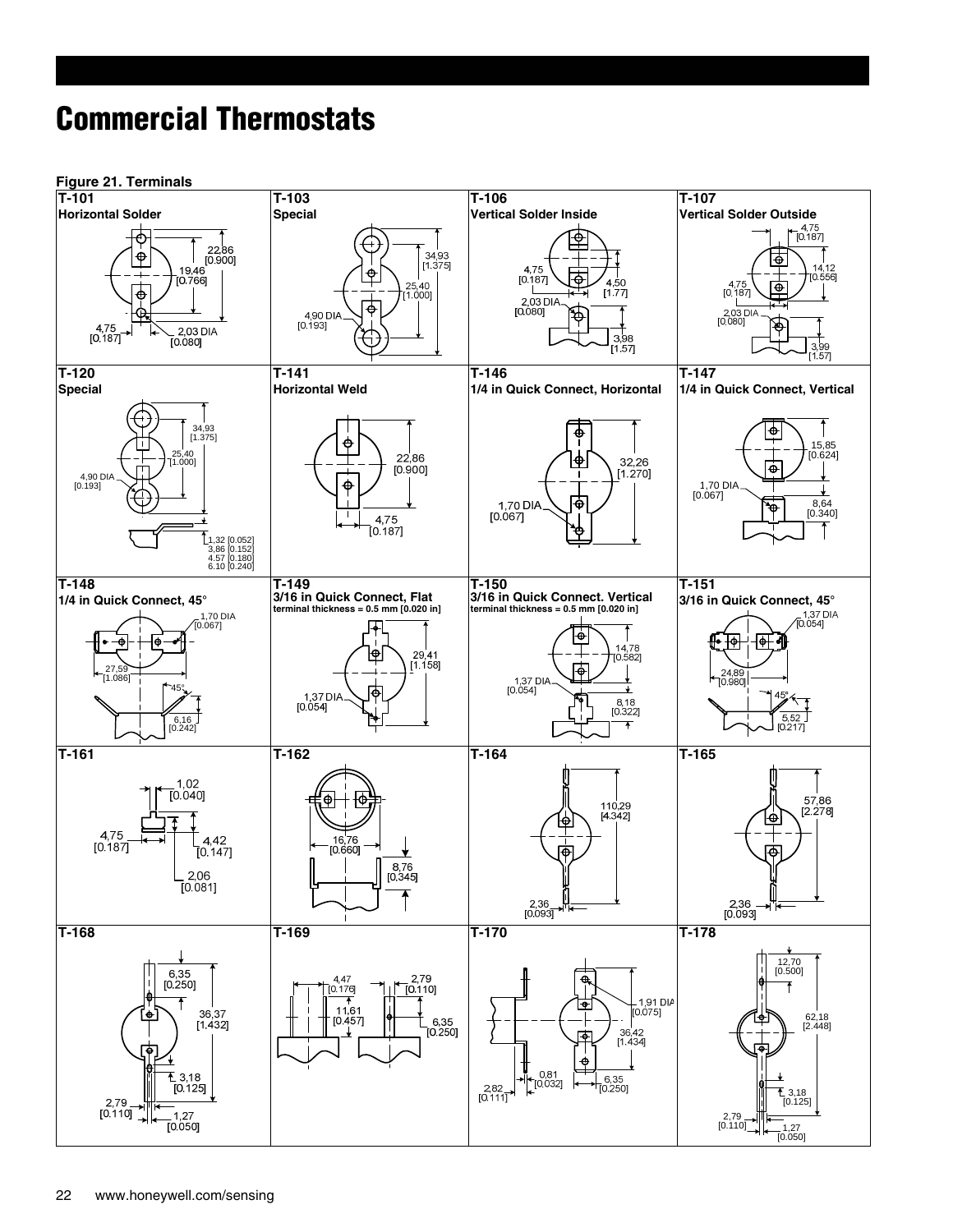

### **Figure 21. Terminals (Continued)**